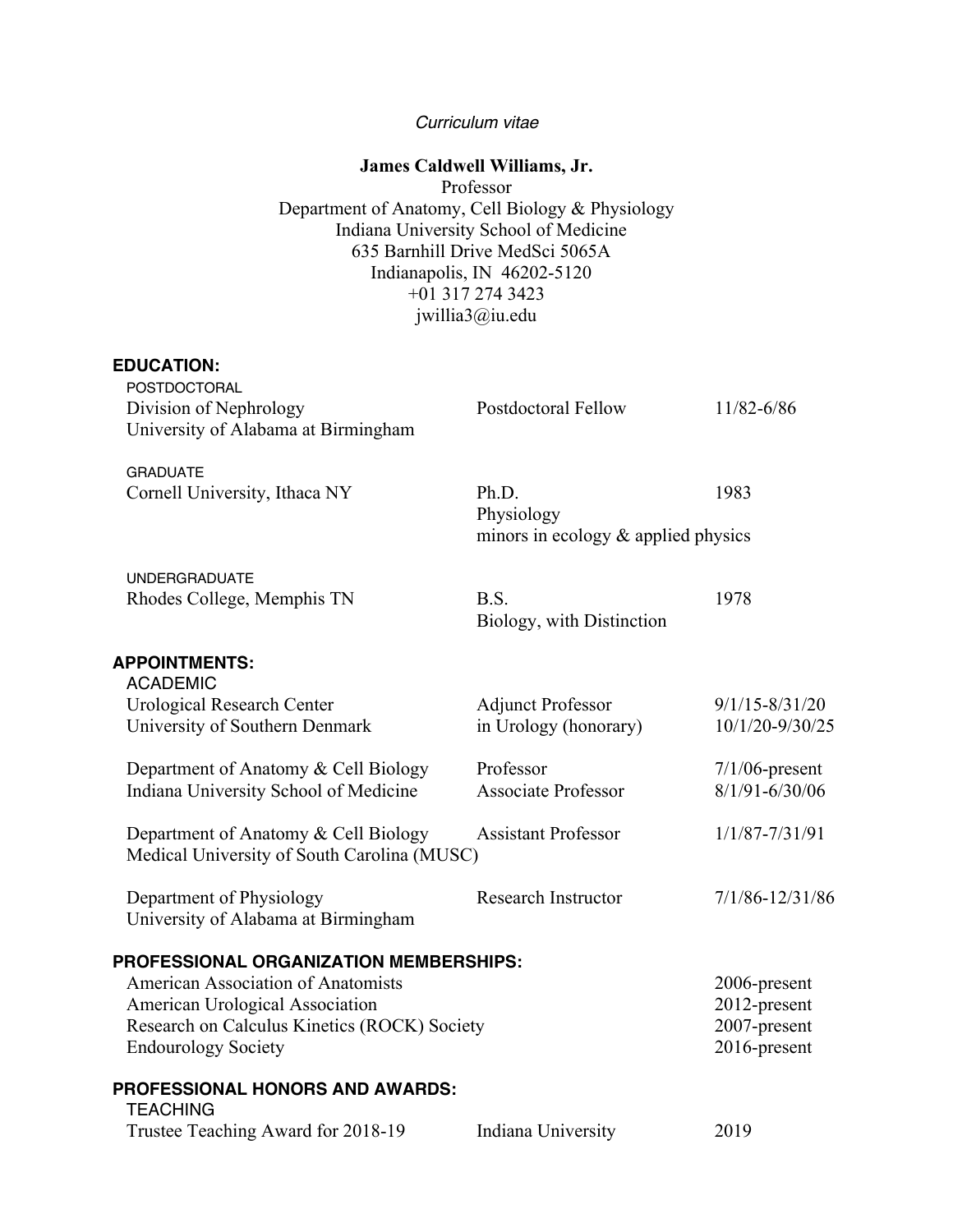| Trustee Teaching Award for 2013-14<br>Trustee Teaching Award for 2009-10<br>Shellhamer Outstanding Teacher Award<br>Trustee Teaching Award for 2003-04<br>Teaching Excellence Recognition Award<br>Shellhamer Outstanding Teacher Award<br><b>Faculty Excellence Award</b><br>Golden Apple Award from AMSA<br><b>Faculty Excellence Award</b> | Indiana University<br>Indiana University<br>Dept. Anat. And Cell Biol.<br>Indiana University<br><b>IU Board of Trustees</b><br>Dept. Anat. And Cell Biol.<br>Med. Univ. S. Carolina<br>Med. Univ. S. Carolina<br>Med. Univ. S. Carolina | 2014<br>2010<br>2007<br>2004<br>1997<br>1996<br>1991<br>1990<br>1990 |
|-----------------------------------------------------------------------------------------------------------------------------------------------------------------------------------------------------------------------------------------------------------------------------------------------------------------------------------------------|-----------------------------------------------------------------------------------------------------------------------------------------------------------------------------------------------------------------------------------------|----------------------------------------------------------------------|
| <b>TEACHING:</b><br><b>GRADUATE</b><br>Human Structure<br>I am one of the chief lecturers in the histology portions of this course; I also work in the<br>laboratories, and meet with students for help sessions, for a total student contact time of<br>about 160 hours each year. Typical enrollment is 180 students.                       |                                                                                                                                                                                                                                         | $2016$ -present                                                      |
| G855 Experimental Design and Research Biostatistics<br>I am director and sole lecturer for this course, which is required for second-year PhD<br>students in the School of Medicine. Typical enrollment is 40 students.                                                                                                                       |                                                                                                                                                                                                                                         | 2008-present                                                         |
| G715 Biochemical Basis of Biological Processes<br>I have one lecture in this course, which is required for first-year PhD students in the<br>School of Medicine. Typical enrollment is 40 students.                                                                                                                                           |                                                                                                                                                                                                                                         | 2016-2018                                                            |
| F603 Integrated Medical Physiology<br>I have one lecture in this course, which is part of the graduate curriculum in Physiology.<br>Typical enrollment is 20 students.                                                                                                                                                                        |                                                                                                                                                                                                                                         | 2019-present                                                         |
| <b>MENTORING:</b><br><b>GRADUATE STUDENT ADVISORY COMMITTEES</b><br>Angela Sabo (Physiology), research mentor                                                                                                                                                                                                                                 |                                                                                                                                                                                                                                         | PhD expected                                                         |
| Victor Hugo Canela (Anatomy & Cell Biology), research mentor<br>Seth Winfree (Physiology)<br>Courtney Weiler (Physiology), research mentor<br>Andre Turner, research mentor                                                                                                                                                                   |                                                                                                                                                                                                                                         | PhD expected<br>PhD expected<br>MS 2015<br><b>MSMS 2015</b>          |
| Roselyn Sagastume, research mentor<br>Loclie Dillow negogyah monton                                                                                                                                                                                                                                                                           |                                                                                                                                                                                                                                         | <b>MSMS 2014</b><br>MCMIC 2012                                       |

Leslie Pillow, **research mentor** MSMS 2013 Dalielah Jappie-Mahomed, University of Cape Town, South Africa Ph.D. 2013 Kate Englert (Anatomy & Cell Biology), **research mentor** M.S. 2011 Naseem Khan, **research mentor** MSMS 2011 Christian Beuschel (Anatomy & Cell Biology), **research mentor** M.S. 2009 Su Huang (Anatomy & Cell Biology) Ph.D., 2007 Andrew Lindsley (Anatomy & Cell Biology) MD/PhD, 2006 Durriell Brown, **research mentor** MSMS 2004 Charva Poole, **research mentor** MSMS 2004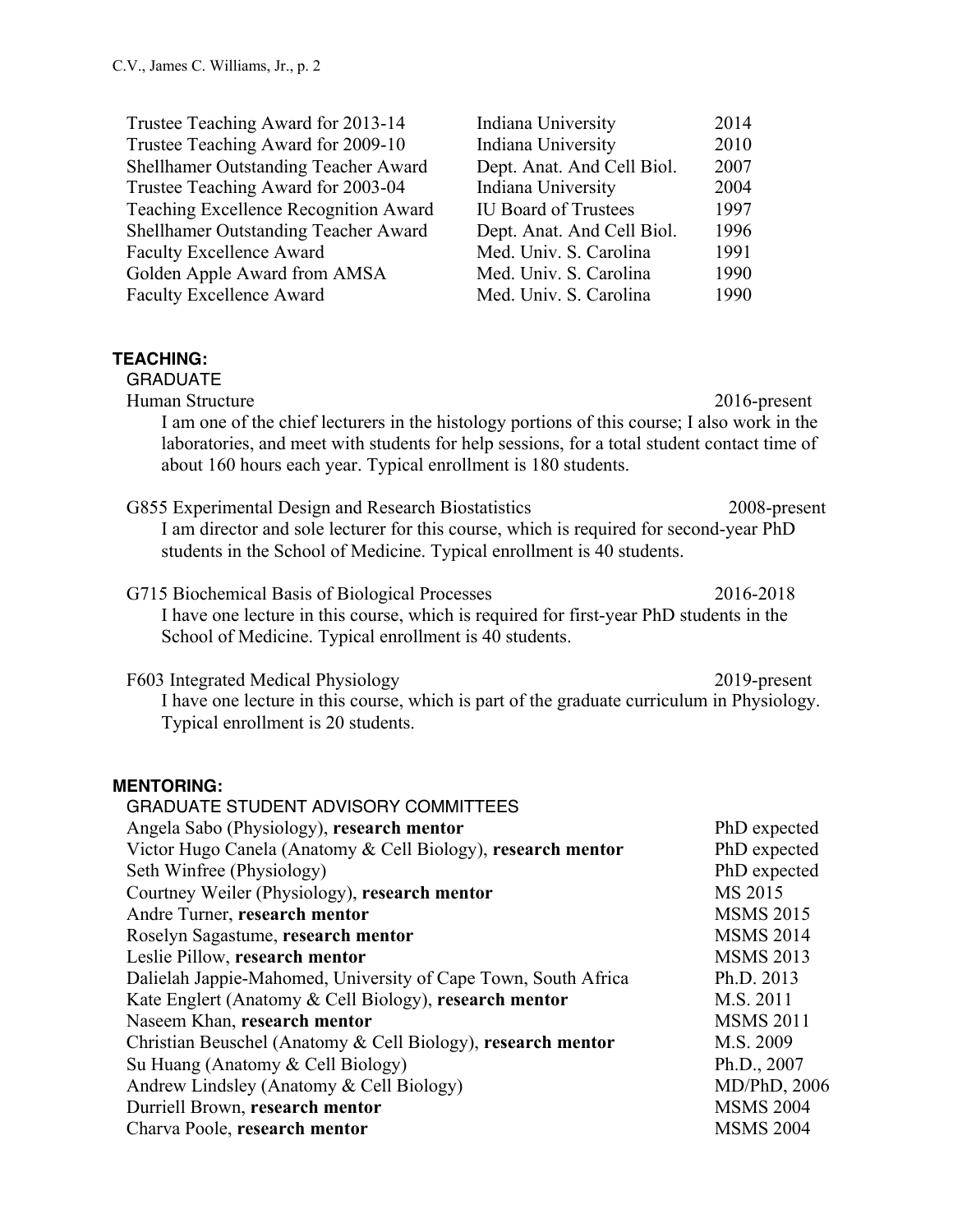| Lawrence Mark (Biophysics), research mentor<br>James Stanton, research mentor<br>Kerryn A. Greive, Monash University, Australia<br>Dahua Zhang (Anatomy & Cell Biology)<br>Carolina Tuma (Anatomy & Cell Biology)<br>A.C. Dumaual (Biophysics)<br>Angella Talley, research mentor<br>Sherry G. Babb (Anatomy & Cell Biology)<br>Hua-Qiong Shen (Anatomy & Cell Biology)<br>Wei Zhang (Anatomy & Cell Biology)<br>Nick Doyle (Anatomy & Cell Biology)<br>Lan Qin (Anatomy & Cell Biology)<br>Jie-Guang Chen (Physiology)<br>Rickey Rivers (Anatomy, MUSC), research mentor<br>Judy Boyd-White (MCBP, MUSC), research mentor<br>Douglas Brees (Anatomy, MUSC), research mentor<br>David Andres (Anatomy & Cell Biology) | MD/PhD, 2002<br><b>MSMS 2001</b><br>Ph.D. 2001<br>Ph.D. 2001<br>Ph.D. 2000<br>Ph.D. 2000<br><b>MSMS 1999</b><br>Ph.D. 1999<br>Ph.D. 1996<br>Ph.D. 1996<br>M.S. 1996<br>Ph.D. 1995<br>Ph.D. 1995<br>Ph.D. 1999<br>Ph.D. 1996<br>Ph.D. 1993<br>M.S. 1993 |
|-----------------------------------------------------------------------------------------------------------------------------------------------------------------------------------------------------------------------------------------------------------------------------------------------------------------------------------------------------------------------------------------------------------------------------------------------------------------------------------------------------------------------------------------------------------------------------------------------------------------------------------------------------------------------------------------------------------------------|--------------------------------------------------------------------------------------------------------------------------------------------------------------------------------------------------------------------------------------------------------|
| <b>GRADUATE STUDENT RESEARCH ROTATIONS (IBMG)</b><br>Angela Sabo<br>Victor Hugo Canela<br>Carla Mangum<br>Rachel Deal<br>Jessica Walsh<br>Takeisha Farmer                                                                                                                                                                                                                                                                                                                                                                                                                                                                                                                                                             | Spring 2019<br>Spring 2017<br>Spring 2010<br>Spring 2010<br>Spring 2009<br>Summer and Fall 2009                                                                                                                                                        |
| FOREIGN MEDICAL STUDENT RESEARCH ROTATIONS<br>Mattanawee Sangkao (Bangkok, Thailand)<br>Maria Pless (Odense, Denmark)<br>Cornelius Dzien (Innsbruck, Austria)<br>Alessia Gambaro (Verona, Italy)                                                                                                                                                                                                                                                                                                                                                                                                                                                                                                                      | Summer 2017<br>Fall 2016<br>Summer 2015<br>Summer 2008                                                                                                                                                                                                 |
| MINORITY ASSOCIATION OF PRE-MEDICAL STUDENTS (IUB)<br>Networking Night, invited participant                                                                                                                                                                                                                                                                                                                                                                                                                                                                                                                                                                                                                           | April 2017                                                                                                                                                                                                                                             |
| MENTOR FOR PROJECT SEED (ACS program for economically disadvantaged high<br>school students; involves mentoring the student through a summer-long project)<br>Kailee Jackson<br>2017                                                                                                                                                                                                                                                                                                                                                                                                                                                                                                                                  |                                                                                                                                                                                                                                                        |
| Kyle Torain                                                                                                                                                                                                                                                                                                                                                                                                                                                                                                                                                                                                                                                                                                           | 2007                                                                                                                                                                                                                                                   |
| Leo Salinas                                                                                                                                                                                                                                                                                                                                                                                                                                                                                                                                                                                                                                                                                                           | 2006                                                                                                                                                                                                                                                   |
| Christiana Adeola                                                                                                                                                                                                                                                                                                                                                                                                                                                                                                                                                                                                                                                                                                     | 2005                                                                                                                                                                                                                                                   |
| Michael Douglas                                                                                                                                                                                                                                                                                                                                                                                                                                                                                                                                                                                                                                                                                                       | 2004                                                                                                                                                                                                                                                   |
| Pauline Khumalo                                                                                                                                                                                                                                                                                                                                                                                                                                                                                                                                                                                                                                                                                                       | 2003                                                                                                                                                                                                                                                   |
| Bella Siangonya                                                                                                                                                                                                                                                                                                                                                                                                                                                                                                                                                                                                                                                                                                       | 2002                                                                                                                                                                                                                                                   |
| Sowmya Kypa                                                                                                                                                                                                                                                                                                                                                                                                                                                                                                                                                                                                                                                                                                           | 2001                                                                                                                                                                                                                                                   |
| Chad Zarse                                                                                                                                                                                                                                                                                                                                                                                                                                                                                                                                                                                                                                                                                                            | 2000                                                                                                                                                                                                                                                   |
| Jason Chapman                                                                                                                                                                                                                                                                                                                                                                                                                                                                                                                                                                                                                                                                                                         | 1994                                                                                                                                                                                                                                                   |
| Rolonda Trice                                                                                                                                                                                                                                                                                                                                                                                                                                                                                                                                                                                                                                                                                                         | 1993                                                                                                                                                                                                                                                   |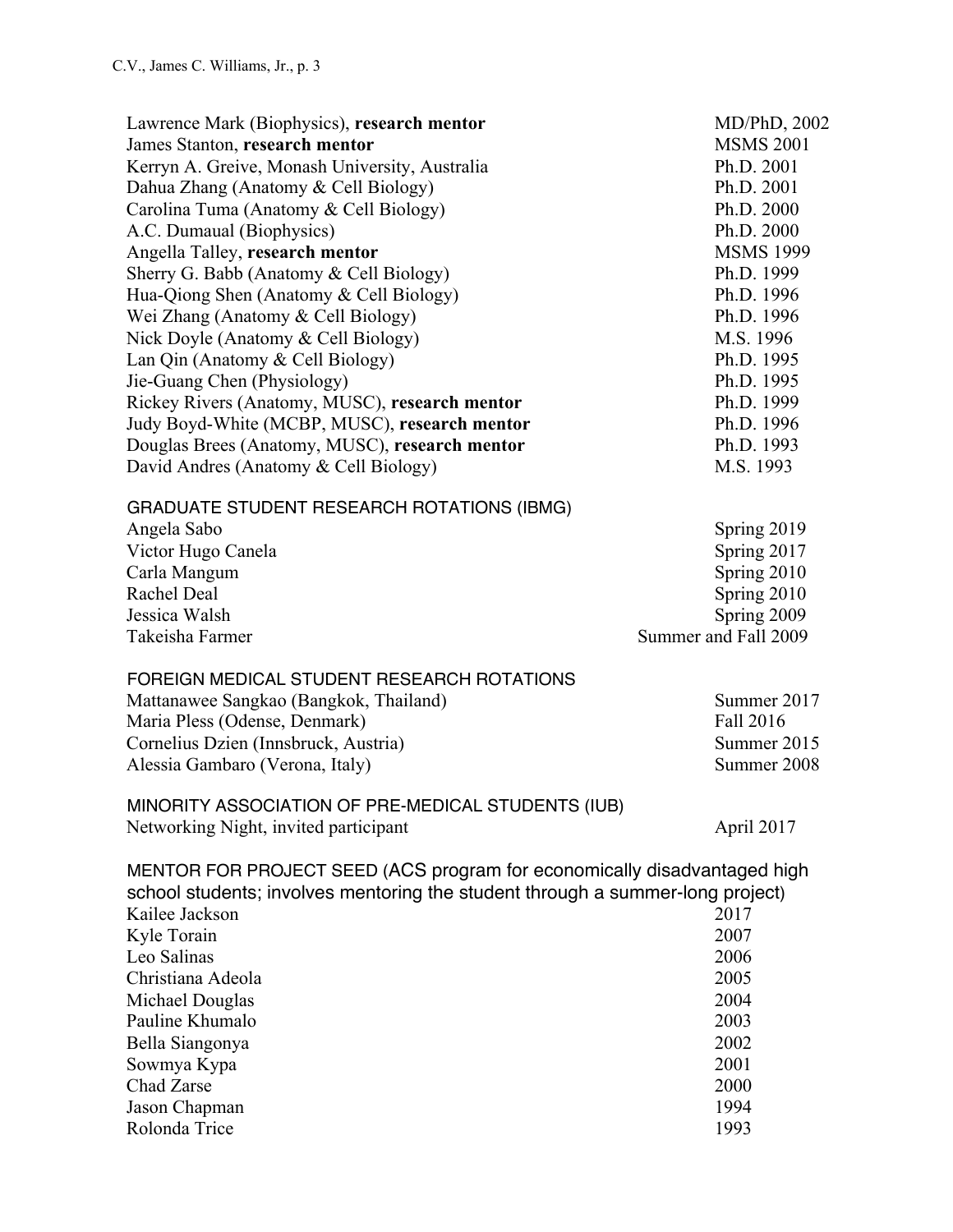| MENTOR FOR LIFE AND HEALTH SCIENCES INTERNSHIP (LHSI), IUPUI         |                                                                    |
|----------------------------------------------------------------------|--------------------------------------------------------------------|
| Christina Wolfe                                                      | 2007-2008                                                          |
| Nuzhat Shahid                                                        | 2017-2018                                                          |
| Christopher Hoffman                                                  | 2017-2018                                                          |
|                                                                      |                                                                    |
| ADVISOR FOR MEDICAL STUDENTS (including writing the 'dean's letter') |                                                                    |
| Jeffrey G. Huxford                                                   | class of 2003                                                      |
| Marcus A. Hendry                                                     | class of 2003                                                      |
| Travis G. Snyder                                                     | class of 2000                                                      |
|                                                                      | MENTOR FOR IU MEDICAL STUDENT PROGRAM FOR RESEARCH AND SCHOLARSHIP |
| Haider Al-Awadi                                                      | summer, 2019                                                       |
|                                                                      | FACULTY MENTOR FOR MEDICAL STUDENT PEER AND SELF ASSESSMENT REVIEW |
| Caleb Walters                                                        | 2013, 2014                                                         |
| Kathryn Meyer                                                        | 2013, 2014                                                         |
| Kevin Chu                                                            | 2013, 2014                                                         |
| Megan Feustel                                                        | 2013, 2014                                                         |
| <b>Gerard Hills</b>                                                  | 2013, 2014                                                         |
| Rahul Abhyankar                                                      | 2012, 2013, 2014                                                   |
| Nicole Mensah                                                        | 2012, 2013                                                         |
| Benson Njenga                                                        | 2012, 2013                                                         |
| Deborah Olmstead                                                     | 2012, 2013                                                         |
| Benjamin Seagren                                                     | 2012, 2013                                                         |
| Arabelle Abellard                                                    | 2013                                                               |
| Nicholas Race                                                        | 2013                                                               |
| Luke Pittman                                                         | 2009, 2010, 2011, 2012                                             |
| Kayla Herget                                                         | 2010, 2011, 2012                                                   |
| Kendal Herget                                                        | 2010, 2012                                                         |
| <b>Christian Beuschel</b>                                            | 2010, 2011, 2012                                                   |
| Cole Turner                                                          | 2011, 2012                                                         |
| Emily Mindrebo                                                       | 2011, 2012                                                         |
| Jessica Lee                                                          | 2012                                                               |
|                                                                      |                                                                    |
| <b>Brian LeCleir</b>                                                 | 2009, 2010, 2011                                                   |
| Sashana Gordon                                                       | 2011                                                               |
| Ashley Suah                                                          | 2011                                                               |
| James Wilcox                                                         | 2011                                                               |
| <b>Steven Lee</b>                                                    | 2009, 2010                                                         |
| <b>FACULTY MENTORING COMMITTEES</b>                                  |                                                                    |
| for Matthew Allen                                                    | 2008-2013                                                          |
| for Lilian Plotkin, Chair                                            | 2008-2014                                                          |
| for William Truitt, Chair                                            | 2009-2016                                                          |
| for Audra Schutte Schaefer                                           | 2015-2018                                                          |
| for Jason Organ, Chair                                               | 2013-present                                                       |
| for Leslie Hoffman                                                   | 2015-present                                                       |
|                                                                      |                                                                    |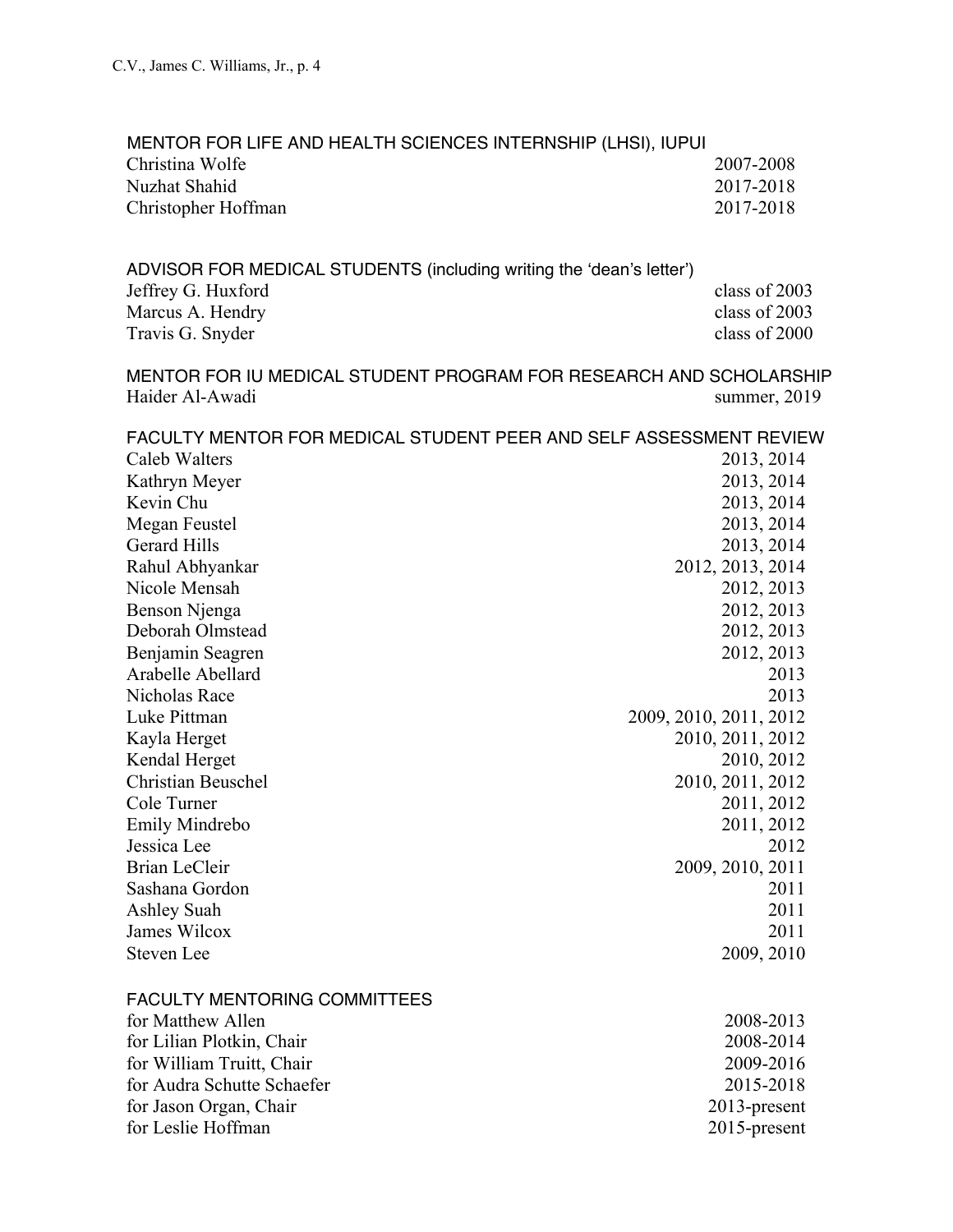for Polly Husmann 2016-present for Margaret McNulty 2017-present for Jessica Byrum 2019-present

## **RESEARCH:**

### **GRANTS AND FELLOWSHIPS IN RESEARCH:**

### GRANTS, CURRENT FUNDING

- Principal investigator at 25%, Core B, "Histopathology and Stone Analysis," of NIH P01 DK056788, "Pathogenesis of Calcium Nephrolithiasis," Elaine Worcester PPG PI. Core B receives \$1,732,405 total costs for the period 7/1/2017 through 6/30/2022.
- Co-investigator at 6%, Project 2 (J. Lingeman, PI), "Plaques and Plugs: Pathogenesis and Relationship to Nephrolithiasis," of NIH P01 DK056788, "Pathogenesis of Calcium Nephrolithiasis," Elaine Worcester PPG PI. Project 2 receives \$1,036,360 total costs for the period 7/1/2017 through 6/30/2022.
- Co-investigator at 5%, Project 3 (T. Ashkar, PI), "Molecular and Cellular Pathobiology of Stone Forming Papillae," of NIH P01 DK056788, "Pathogenesis of Calcium Nephrolithiasis," Elaine Worcester PPG PI. Project 3 receives \$1,659,025 total costs for the period 7/1/2017 through 6/30/2022.
- Co-PI at 20%, NIH P01 DK43881, project 3, "BWL interaction with kidney tissue," Co-PI with James E. Lingeman, \$2,228,569 total costs for the period of 7/1/19 through 6/30/24.
- Principal investigator (no salary), Clinical and Translational Sciences Institute Core Facilities Pilot grant, "Pilot study of second harmonic generation in nascent kidney stones," \$9,240 total costs for the period 8/1/18 through 7/31/20.
- Member at 0%, NIH T32 DK120524, "Indiana University Kidney Training Program (IU-KTP)," PI is Sharon Moe, \$1,495,242 total costs for the period of 4/1/2019 through 3/31/2024.
- Principal investigator at 5%, RFA-KPMP-OP-19-003, NIH/NIDDK passed through the Kidney Precision Medicine Project, "Healthy Reference Tissue for KPMP," \$300,000 total costs for the period 09/01/2019 - 06/30/2022.
- Principal investigator at 10%, NIH R01 DK124776, "Essential characterization of the Randall's plaque-overgrowth interface," \$713,250 total costs for the period of 5/1/2020 through 3/31/2023.

## GRANTS, SUBMITTED

- Principal investigator at 20%, NIH R01 DK124776, "Essential characterization of the Randall's plaque-overgrowth interface," \$2,333,289 total costs for the period 4/1/2020- 3/31/25. Received a score of 36 (23rd percentile). I was contacted last week by Dr. Kirkali (the program officer and director of urology for NIDDK), who said that he would like to propose to council for this to get partial funding, perhaps \$150,000 per year for three years. We will see….
- Co-PI at 17% (along with Tarek Ashkar and Amy Krambeck), NIH R01 DK119342, "The role of vascular and epithelial cell injury in the formation of ductal plugs and stone disease," \$3,167,601 total costs for the period of 9/1/2020-8/31/2025.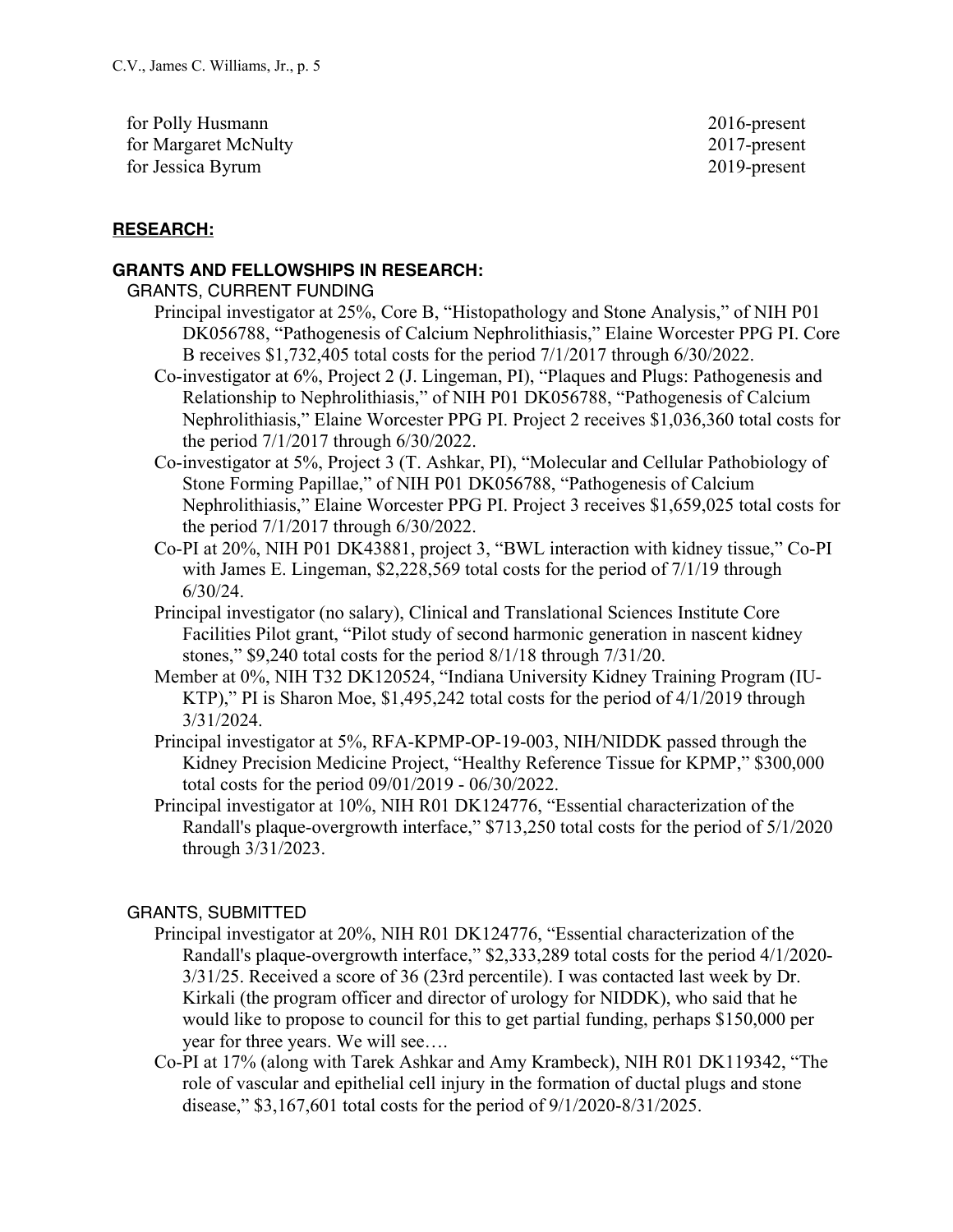Co-I at 5%, NIH R01 EY030914, PI: Eric Beyer (University of Chicago), "Geobiology of Cataracts," \$3,356,746 total costs for the period of 7/1/2020-6/30/2025.

## GRANTS, PAST FUNDING

- Co-PI at 20%, NIH P01 DK043881, project 3, "Removal of incidental stones to improve patient outcomes," Co-PI with James E. Lingeman, \$2,020,921 total costs for the period of 9/15/14 through 6/30/19.
- Co-investigator at 11%, NIH P50 DK083007, "Improving stone disease treatment by accurate phenotyping and risk stratification," John Lieske, PI. \$5,600,000 total costs for the period of 7/1/13 through 12/31/18.
- Core faculty member (no salary), IUPUI Signature Centers Initiative Program, "Research Center for Quantitative Renal Imaging," G.D. Hutchins and B.A. Molitoris, Co-Directors, \$390,000 total costs for the period 7/1/14 through 6/30/17.
- Co-investigator at 10%, NIH P01 DK56788, "Pathogenesis of Calcium Nephrolithiasis," project 2, James E. Lingeman, PI, 7/1/2011 through 6/30/2016, total costs \$1,054,953 (in no-cost extension).
- Co-investigator at 5%, NIH P01 DK56788, "Pathogenesis of Calcium Nephrolithiasis," project 3, Andrew P. Evan, PI, competitive renewal for the period of 7/1/2011 through 6/30/2016, total costs \$1,967,080 (in no-cost extension).
- Principal investigator (no salary, 1% effort), NIH S10 OD016208-01A1, "SkyScan 1176 Micro CT System," \$382,900 direct and total costs for the period 3/1/14 through 2/28/15.
- Co-investigator at 20%, NIH P01 DK43881, project 2, "Mechanisms of shock wave action for improved SWL," James A. McAteer, p.i., \$1,179,702 total costs for the period of 7/1/09 through 6/30/14.
- Co-investigator at 5%, NIH P50 DK083007, "Mayo Clinic O'Brien Research Center," John Lieske, p.i. \$5,597,211 total costs for the period of 9/1/08 through 8/31/13.
- Principal investigator at 50%, NIH R01 DK59933, "The structural basis of kidney stone fragility." \$ 2,392,622 total costs for period of 8/1/2004 through 8/31/2013.
- Principal investigator (no salary, 1% effort), NIH S10 RR023710, "SkyScan 1172 Highresolution desk-top micro-CT system." \$297,300 total costs for purchase of a micro CT system, 4/1/07 through 3/31/08.
- Preceptor at 3% (no salary), NIH GM067592, "Bridges to the doctorate." Hal Broxmeyer, p.i. \$605,234 total costs for period of 6/1/03 through 5/31/06.
- Co-investigator at 20%, NIH R01 DK55674, "Physical mechanisms of tissue damage in SWL," James A. McAteer, p.i. \$1,430,607 total costs for the period of 4/1/00 through 6/30/06.
- Co-investigator, Intramural grant, Medical University of South Carolina, "Transport properties of isolated perfused ray nephrons", 7/1/87 through 6/30/88, principal investigator: Eric R. Lacy, total funding: \$17,642.
- Principal investigator, National Institutes of Health grant R29 DK-39023, "Volume absorption in the renal proximal tubule", 4/1/88 through 3/31/94, total direct costs: \$232,841.
- Co-Principal investigator, NSF grant DCB-8903369, "Urea transport in the elasmobranch kidney", 11/1/89 through 10/31/92, first year direct costs: \$63,541.
- Principal investigator, American Heart Association South Carolina Affiliate Grant-In-Aid, "Composition of renal tubular basement membrane", 7/1/90 through 6/30/91, direct costs: \$12,296.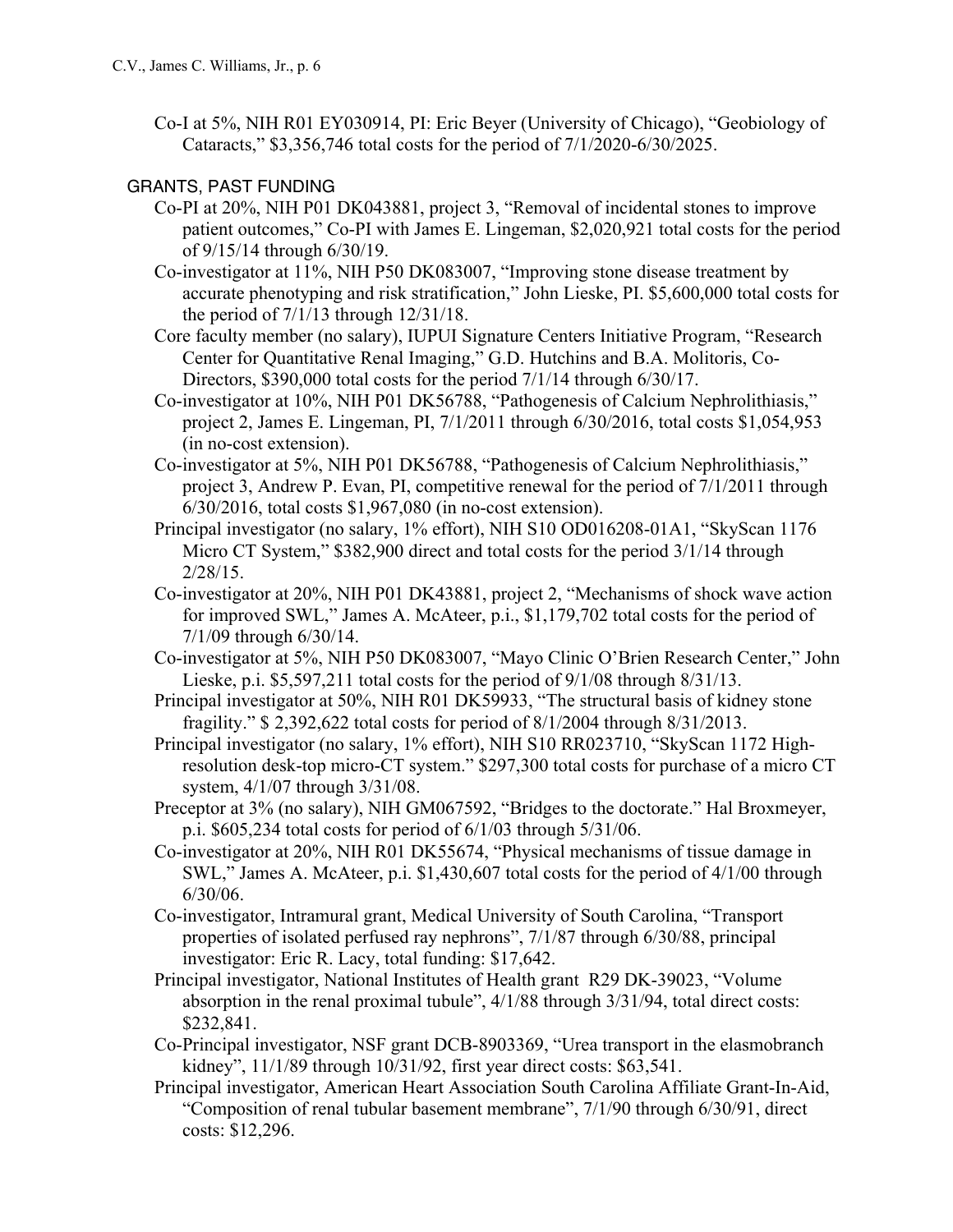- Principal investigator, American Diabetes Association IN Affiliate Small Grant, "Permeability properties of isolated glomerular basement membrane in insulindependent and non-insulin dependent diabetes mellitus," 1/1/93 through 12/31/93, total costs: \$15,000.
- Principal investigator, American Heart Association Established Investigator Grant Award, "Permeability properties of renal tubular basement membrane", 7/1/89 through 6/30/94, first year direct costs: \$35,000 plus fringe benefits costs. Total direct support at IU was \$130,709.
- Principal investigator, Juvenile Diabetes Foundation International, "Permeability of basement membranes and application to microvasculature," 9/1/93 through 8/31/95, total costs: \$95,367.
- AHA Graduate Fellowship to Lawrence Mark, J.C. Williams, mentor. Total costs \$14,000, 7/1/98 through 6/30/99.
- AHA Graduate Fellowship to Lawrence Mark, J.C. Williams, mentor. Total costs \$16,000, 7/1/99 through 6/30/00.
- National Kidney Foundation—Indiana Affiliate grant-in-aid to Ryan F. Paterson (Urology Fellow), J.C. Williams, mentor, 2/1/01 to 1/31/02, \$5,000.
- Preceptor, American Foundation for Urologic Disease Research Scholar Application for Samuel C. Kim, M.D., "The structural basis of kidney stone fragility to lithotripter shock waves," 7/1/02 through 6/30/04, total direct costs: \$60,000.

## **INVITED PRESENTATIONS—RESEARCH:**

### LOCAL

- 22 April 1992, "Role of basement membrane in volume absorption in proximal tubule," Renal Conference, Division of Nephrology
- 14 October 1992, "Basement membrane composition in renal disease," Renal Conference, Division of Nephrology
- 16 October 1992, "Basement membrane function and composition," IU Center for Medical Education, Evansville
- 10 March 1993, "Role of basement membrane in proximal tubule volume absorption," Department of Physiology and Biophysics
- 10 January 1994, "Permeability of basement membranes," Pulmonology Research Conference
- 18 February 1994, two posters presented at the Indiana University School of Medicine Scientific Session, "Hydraulic conductivity and protein sieving coefficient of Matrigel, a basement membrane-like matrix" with J. Boyd-White, and "Automated determination of water and urea permeability of the water-tight apical membrane of a renal-derived epithelium" with R. Rivers, J. McAteer and J. Clendenon.
- 19 January 1995, "Basement membranes as barriers to macromolecules," Department of Anatomy
- 14 August 1996, "The glomerular capillary wall as a dynamic barrier," Renal Conference, Division of Nephrology
- 6 February 1997, "Protein permeation across the glomerular capillary wall," Department of Anatomy
- 30 September 1998, "Holding back the tide: Can a gel like the glomerular basement membrane really be the filter that keeps protein out of the urine?", Department of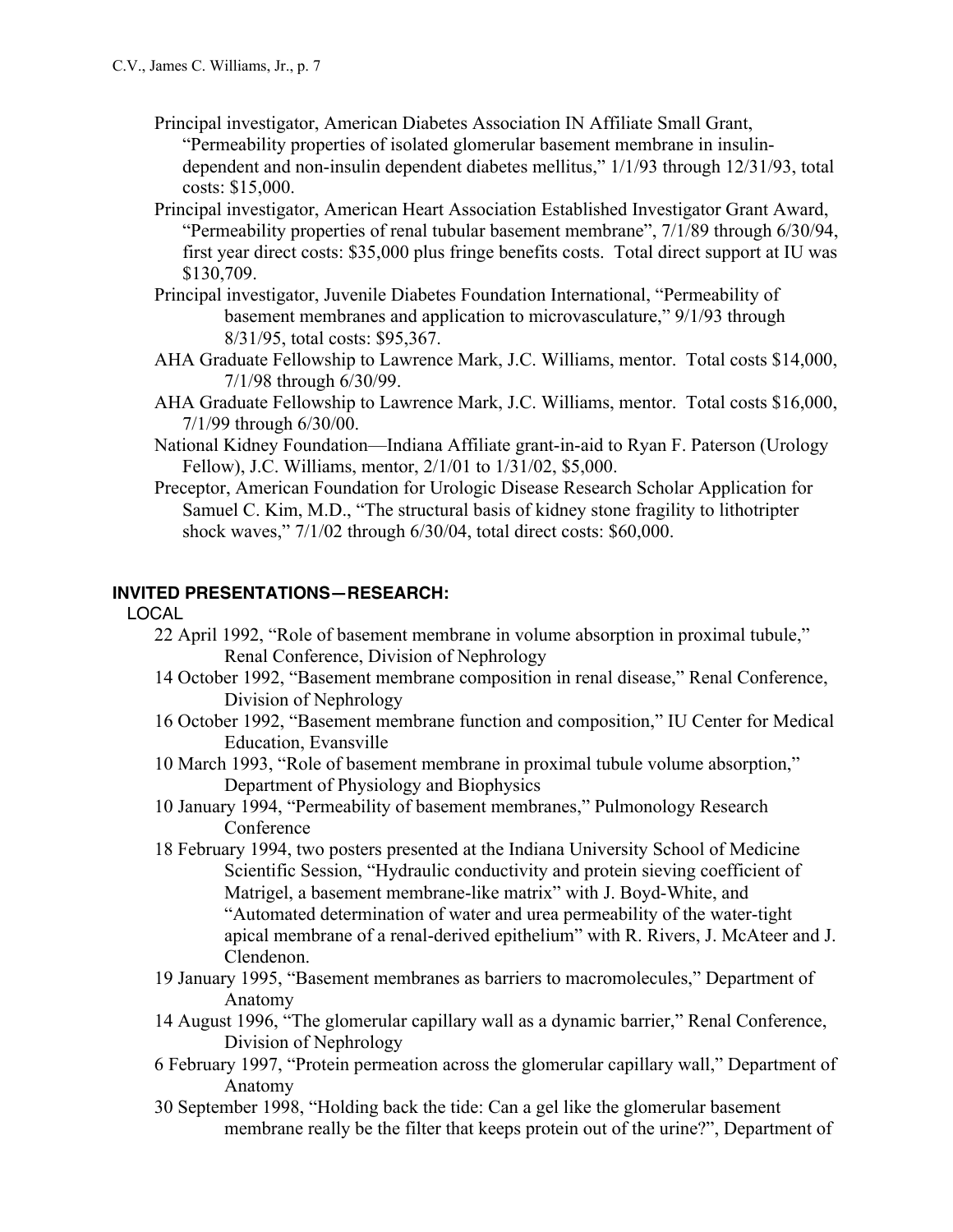Chemistry, IUPUI. Similar seminars delivered on October 1 to the Department of Anatomy, and October 9 at the Northwest Center for Medical Education

- 3 October 2000, "Shear stress-induced cell injury in shock wave lithotripsy," Department of Anatomy and Cell Biology
- 19 September 2001, "Shock Waves and Kidney Stones: How High-Energy Sound Breaks Rocks Inside the Body," Department of Biology, Marian College
- 20 September 2001, "Shock Wave Lithotripsy: Breaking of Stones and Injury to Cells," Physics Department, IUPUI
- 11 September 2002, "Breaking Kidney Stones with Shock Waves: How Does a Laboratory Experiment Compare to What Happens inside a Patient?," Department of Biology, Marian College
- 19 November 2003, "Calculi and Computerized Tomography. Seeing Kidney Stones with CAT Scans," Department of Biology, Marian College
- 13 October 2004, "What Makes a Kidney Stone Hard to Break with Shock Waves? Experiments with Cat and Dog Stones." Department of Biology, Marian College
- 13 September 2005, "Kidney Stone Disease: Insights from Radiologic Investigation of Calculi," Department of Anatomy & Cell Biology
- 2 November 2005, "New Insights into Kidney Stone Disease," Department of Biology, Marian College
- 26 September 2006, "Use of Micro CT for Study of Kidney Stone Diseases," Department of Anatomy & Cell Biology
- 19 October 2006, "Using Micro 'CAT' Scanning to Study Kidney Stone Diseases," Department of Biology, Marian College
- 23 October 2007, "What CT Can Tell Us about Kidney Stones," Department of Biology, Marian College
- 18 November 2008, "Kidney Stones: Data on One Type within a Set of Diseases," Department of Biology, Marian College
- 30 October 2009, "Recent Advances in Understanding the Formation of Kidney Stones," Department of Biology, IUPUI
- 7 December 2011, "Using stone structure to understand different pathologies underlying renal calculus formation," Department of Urology, IU School of Medicine.
- 10 January 2017, "What are kidney stones and how do they form?," Department of Physiology, IU School of Medicine
- 22 September 2017, "Science and honesty," keynote address at the Indiana Academy of Science High School Talent Search.
- 12 October 2019, "The development of kidney stones on Randall's (interstitial) plaque: Type I kidney stones?", Anatomy, Cell Biology & Physiology Fall Research Forum.

## **NATIONAL**

- 10 February 1992, "Ion transport and cystic fibrosis," presented as a lecture in the program, "Adventures in the New Biology," sponsored by Roper Hospital Continuing Medical Education, Charleston, SC.
- 6 March 1992, "Role of basement membrane in volume absorption in proximal tubule," Nephrology Research Conference, University of Cincinnati.
- 14-15 November 1992, "Oncotic effects across isolated renal tubular basement membrane," presented at the American Heart Association Research Fellowship Symposium, New Orleans, LA.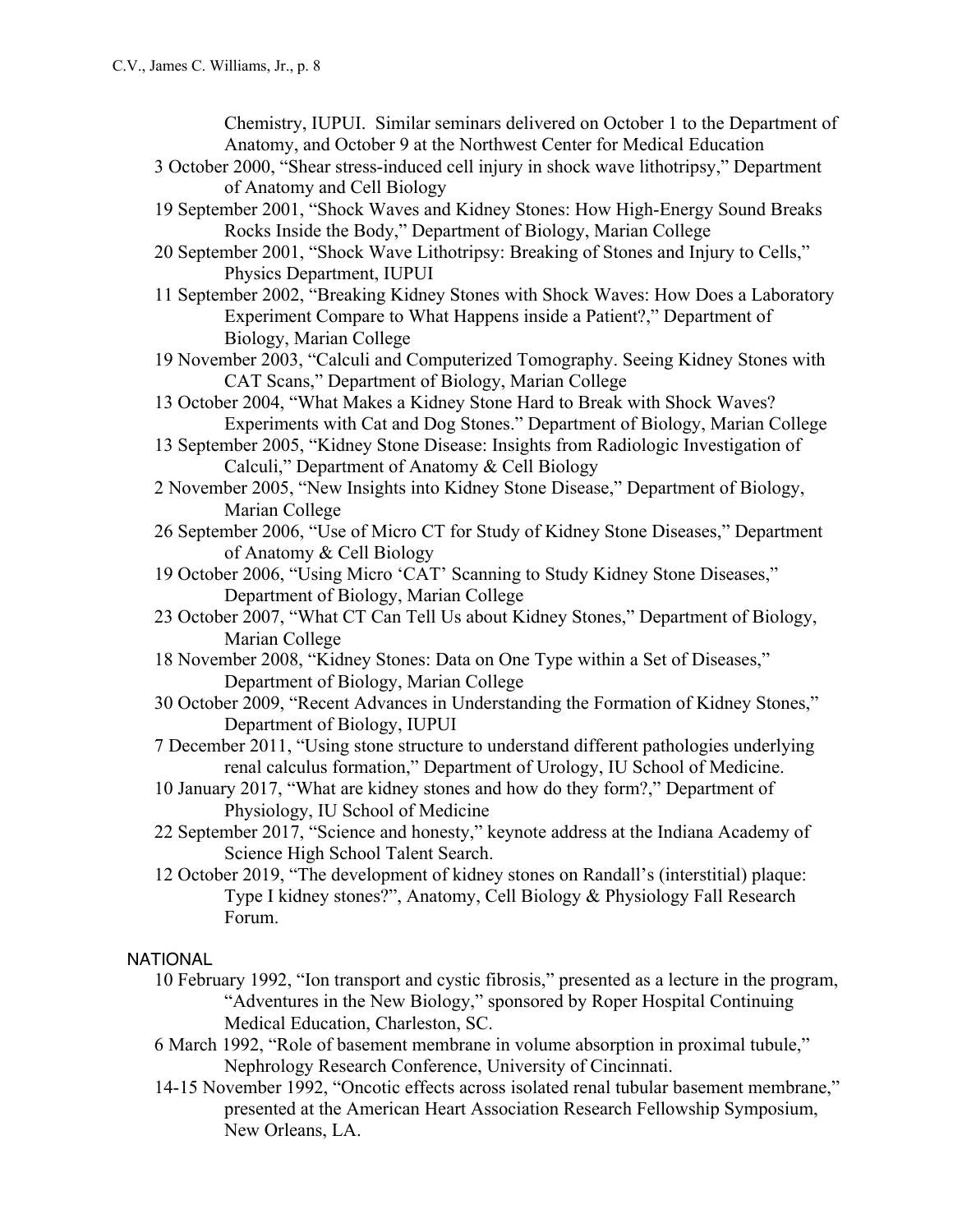- 29-30 April 2005, "Stone structure: New insights from radiologic investigation," annual meeting of the R.O.C.K. Society (Research on Calculus Kinetics), Chicago, IL.
- 3-5 June 2005, "Micro CT Analysis of Kidney Stones," at the Scanco MicroCT User Meeting, Philadelphia, PA.
- 9-10 March 2006, "Determination of stone composition fragility by imaging," invited presentation as part of the NIDDK 2006 Urolithiasis Symposium, Baltimore, MD.
- 14 September 2006, "Use of micro CT for the study of kidney stone disease," at the Skyscan User Meeting, Philadelphia, PA.
- Member of the Organizing Committee, 1<sup>st</sup> International Urolithiasis Research Symposium, Indianapolis, IN, 2-3 November 2006
- 3 November 2006, "Using helical CT to assess stone fragility at diagnosis," at the 1st International Urolithiasis Research Symposium, Indianapolis, IN.
- 17 March 2007, "What CT can tell us about kidney stones," at the meeting of the ROCK Society, Dallas, TX.
- 31 March 2007, "Computed tomography: How it is helping understand the formation of kidney stones," at the Technical Professionals Special Interest Group meeting of the National Society of Black Engineers, Columbus, OH.
- 24 November 2008, "Kidney Stones: New Data on an Old Set of Diseases," Rutgers University, NJ.
- 3 October 2009, "Micro CT of Stones," Research on Calculus Kinetics meeting, Chaska, MN.
- 6 November 2010, "Micro CT and Its Value in Studying Stone Genesis," Research on Calculus Kinetics meeting, Los Angeles, CA.
- 26 April 2011, "Urolithiasis is Not Just One Disease" and "Knowns and Unknowns in How Kidney Stones Form," Division of Nephrology and Hypertension, Mayo Clinic, Rochester, MN.
- 17 September 2011, chair for Session 4 (Imaging and Phosphate Stones) of the Research on Calculus Kinetics meeting, Boston, MA.
- 1-2 December 2011, "Stone Imaging" and "Non-invasive Characterization of Renal Stones," at the Urology Program Director's Meeting, NIDDK, Ellicott City, MD.
- 6 May 2013, chair for Session 1 (Detection of Stones) of the Research on Calculus Kinetics meeting, San Diego, CA.
- 19 May 2014, "New Methods for Studying Stone Structure," invited lecture as part of the ROCK Society meeting, AUA, Orlando, FL
- 6 October 2014, "Pathogenesis of renal stones: Lessons from the stones themselves," invited seminar in the Division of Nephrology, NYU Langone Medical Center, New York, NY
- 9 May 2016, chair for Moderated Poster Session MP67: Stone Disease: Basic Research & Pathophysiology II, AUA, San Diego, CA
- 20 October 2016, "Distinct Mechanisms for Early Stone Formation," University of California, San Francisco, School of Medicine.
- 6 April 2017, "Randall's Plaques Overview," invited talk as part of the CaOx Translational Summit meeting, Madison, WI.
- 27 July 2017, "Risk of Renal Stone Formation," invited talk as part of a panel presentation to the National Academies of Sciences, Engineering, and Medicine's Committee to Review NASA's Evidence Reports on Human Health Risks, Washington, DC.
- 27 October 2017, "Novel Stone Imaging for Stone Characterization," invited talk as part of the Clinical Society of Genitourinary Surgeons meeting, Indianapolis, IN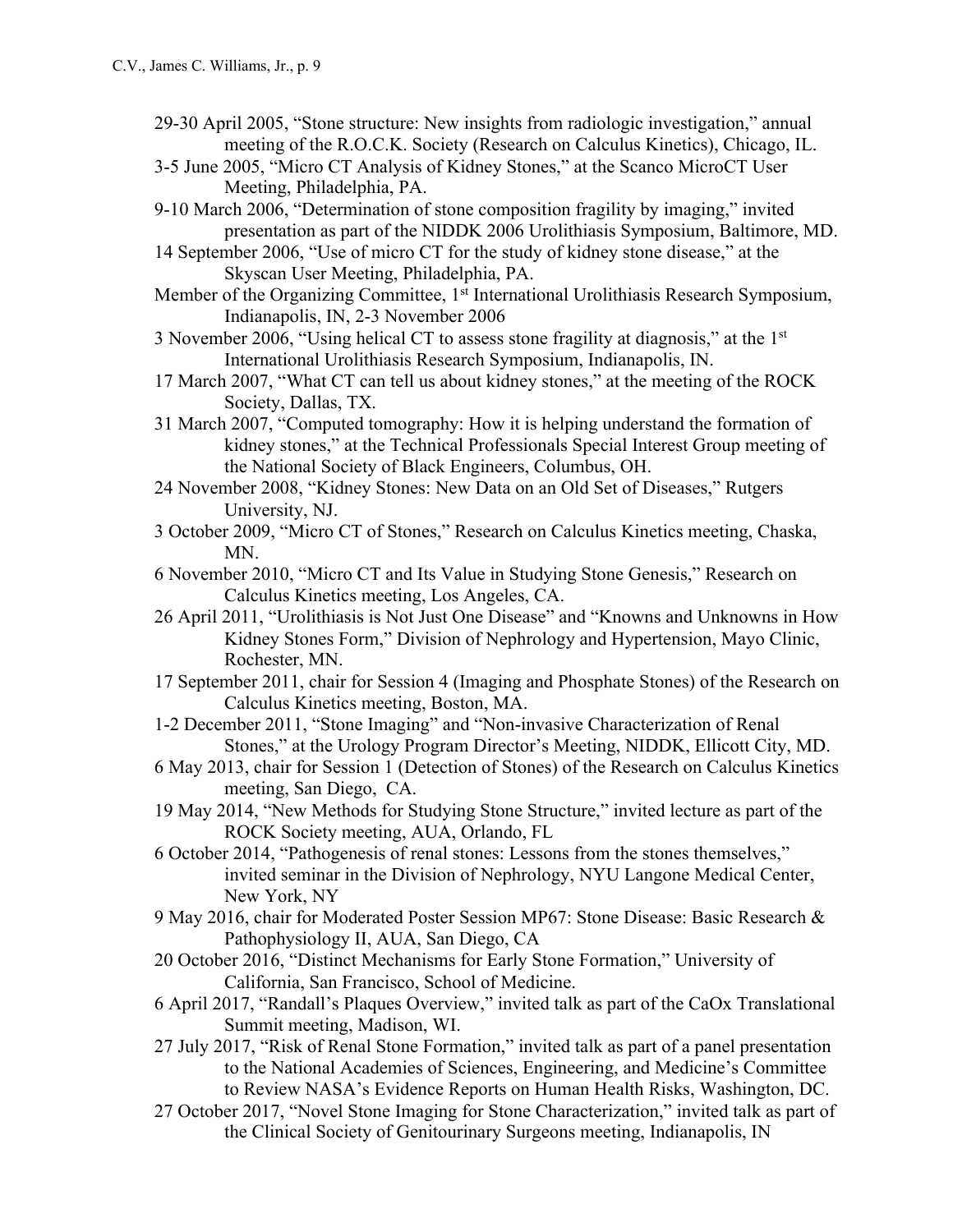30 March 2019, "Neutrophil infiltration and NETosis in the pathogenesis of human kidney stones," ROCK Society Annual Meeting, Clevelan, OH.

## INTERNATIONAL

- 11-16 November 1996, "Mechanisms by which matrix excludes serum proteins: Role of the glomerular basement membrane in renal filtration," presented as a seminar in addition to teaching as part of a graduate course in modern biology at the Gulbenkian Institute of Science in Portugal.
- 3 September 2001, co-chair of oral presentation session, "Shock Waves In Medicine And Lithotripsy," 17<sup>th</sup> International Congress on Acoustics, Rome, Italy.
- 21-24 September 2003, "Imaging Modalities today and tomorrow: Assessing stone composition and fragility,"  $21<sup>st</sup>$  World Congress on Endourology & Shockwave Lithotripsy, Montréal.
- 21 December 2005, "Initial Mechanisms of Attachment and Growth of Kidney Stones," Department of Urology, Josephine Nefkens Institute, Erasmus Medical College, Rotterdam, The Netherlands.
- Member of the section, "Evaluation/Imaging," for the 2<sup>nd</sup> International Consultation on Stone Disease, held in Paris, France in September 2007.
- 8 September 2008, "Kidney Stones: New Data on an Old Set of Diseases," in the Faculty of Medicine and Surgery, University of Verona, Italy.
- 16 October 2008, "Micro CT: de la composition à la structure du calcul," as part of the Confrontations Clinico-biologiques de l'Hôpital Necker sur la Lithiase Urinaire, Paris, France.
- 17 October 2009, co-chair of Session 6, 6<sup>th</sup> eULIS Symposium (13<sup>th</sup> European Symposium on Urolithiasis), Como, Italy.
- 19 October 2009, "Etiologies of Urolithiasis and Insights from Micro CT Analysis of Patient Stones," Facoltà di Medicina e Chirurgia, Università Cattolica del Sacro Cuore, Rome, Italy.
- 8 September 2011, "Understanding stone formation from imaging," a Keynote Lecture at the First Meeting of the EAU Section of Urolithiasis (eULIS), London, United Kingdom.
- 10 May 2012, "Stone formation: How is mineral retained within the kidney?," invited lecture as part of the 12<sup>th</sup> International Symposium on Urolithiasis, Ouro Preto, Brazil.
- 16 March 2013, "Imaging for pre-treatment evaluation of stone composition and fragility," invited lecture as part of the European Association of Urology Annual Congress, Milan, Italy.
- 22 March 2013, "Noninvasive differentiation of uric acid versus non-uric acid stones," invited lecture as part of the conference, Nephrolithiasis: A Systemic Disorder, Rome, Italy.
- 5 September 2013, "Retention and growth of urinary stones: Insights from imaging," Keynote Lecture as part of the 2nd Meeting of the EAU Section of Urolithiasis (eULIS), Copenhagen, Denmark
- 5 September 2013, chair for Poster Session 2 (Stones and metabolism), 2nd Meeting of the EAU Section of Urolithiasis (eULIS), Copenhagen, Denmark
- 6 September 2013, "Predicting stone fragmentation in SWL using imaging," lecture as part of the 2nd Meeting of the EAU Section of Urolithiasis (eULIS), Copenhagen, Denmark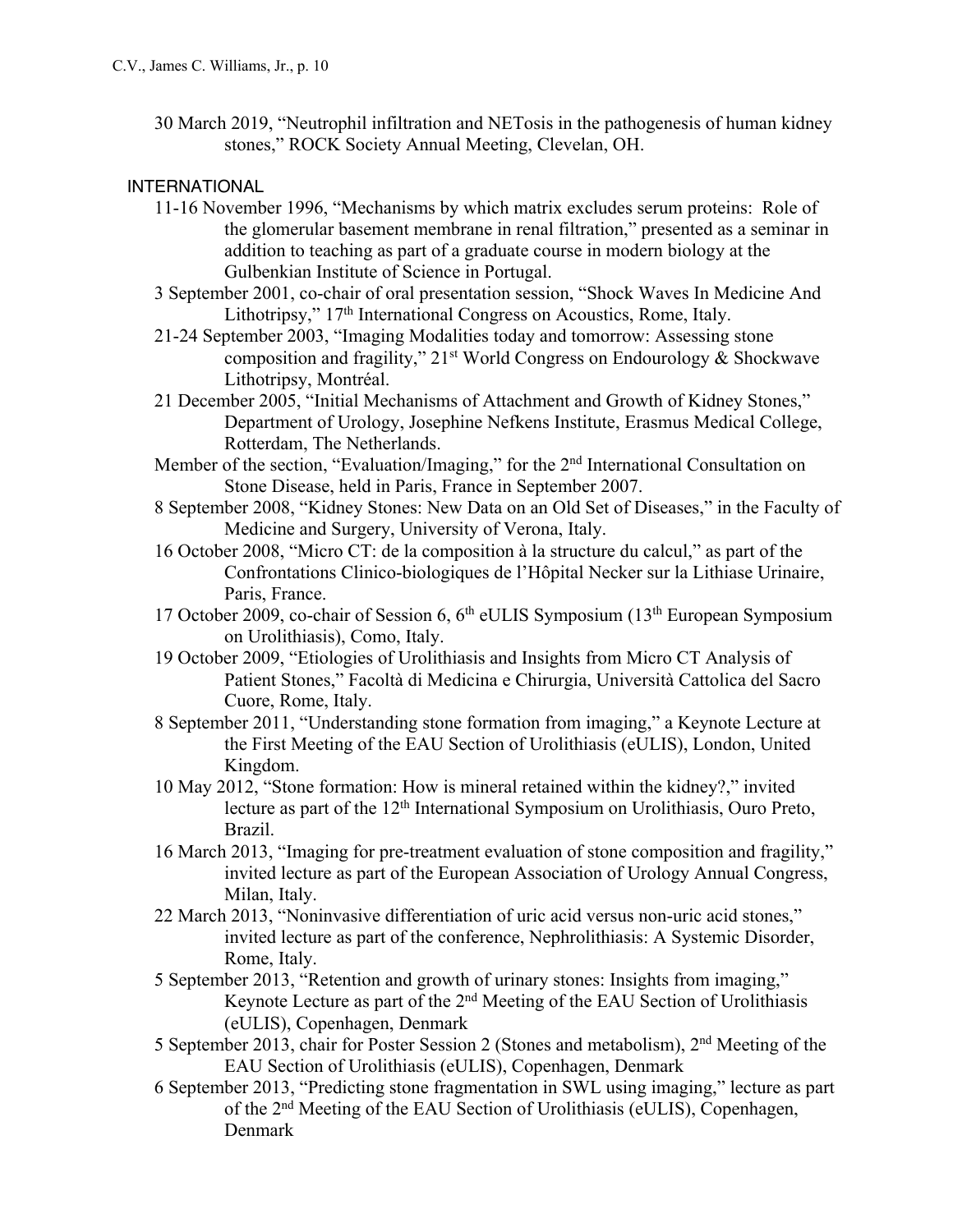- 6 September 2013, chair for Poster Session 7 (Basic research), 2nd Meeting of the EAU Section of Urolithiasis (eULIS), Copenhagen, Denmark
- 11 December 2014, "Delving deep into the structure and ultrastructure of stones: insights into their pathogenesis and potential treatment," invited lecture as part of the 2nd Experts in Stone Disease Conference, Cape Town, South Africa.
- 12 December 2014, "What is the priority area for future stone research? Where should the focus lie? A basic scientist's point-of-view," invited lecture as part of the 2nd Experts in Stone Disease Conference, Cape Town, South Africa.
- 12 December 2014, "Should I send stones for analysis? What analyses should I request and how should I prepare the stone samples?," invited lecture as part of the 2<sup>nd</sup> Experts in Stone Disease Conference, Cape Town, South Africa.
- 20 February 2015, "Quantitative proteomic analysis reveals the complexity of the human kidney stone matrix," invited talk as part of the annual ROCK Society meeting, Fort Lauderdale, FL.
- 26 March 2015, "Crucial nature of stone analysis, including stone morphology," invited lecture as part of the Consensus Conference for the Metabolic Diagnosis and Medical Prevention of Calcium Nephrolithiasis and Its Systemic Manifestations, Rome, Italy.
- 5 August 2015, "Micro computed tomographic X-ray imaging (micro CT): A versatile and non-destructive method for biological specimens," invited lecture as a part of Microscopy & Microanalysis, Portland OR.
- 10 September 2015, "What have we learned from imaging?," invited lecture as part of the  $3<sup>rd</sup>$  meeting of the EAU Section of Urolithiasis, Alicante, Spain.
- 10 June 2016, inaugural lecture for appointment as Adjunct Professor in Urology, University of Southern Denmark, Fredericia, Denmark.
- 20 July 2016, "Papillary Imaging and Stone Recurrence," invited lecture as part of the 13<sup>th</sup> International Symposium on Urolithiasis, Chiba, Japan.
- 21 July 2016, "Randall's Plaque," invited lecture as part of the 13<sup>th</sup> International Symposium on Urolithiasis, Chiba, Japan.
- 8 June 2017, "MicroCT for the study of renal stones," invited talk as part of Investigations of Biological Calcifications, the 3rd International Meeting on Nephrolithiasis, "Renal Stones in Practice: An Advanced Course," Rome, Italy.
- 8 June 2017, co-chair of Session I, the 3rd International Meeting on Nephrolithiasis, "Renal Stones in Practice: An Advanced Course," Rome, Italy.
- 27 June 2017, "Stone Formation," invited lecture as part of the special session honoring Edwin Carstensen, 3rd Joint meeting of the Acoustical Society of America and the European Acoustic Association, Boston, MA.
- 13 October 2017, "Update on stone formation," invited lecture as part of the 10 year Anniversary Symposium, Urological Research Center, Vejle Sygehus, Denmark.
- 20 June 2019, co-chair for the Consensus Conference on the Use of Urinalysis in the Treatment of Nephrolithiasis, Verona, Italy.
- 13 September 2019, faculty of the Consultation on Kidney Stones, Copenhagen, Denmark.
- 12-14 November 2020, "Randall's Plaque Stone Formers," Symposium on Kidney Stones and Mineral Metabolism, Brussels, Belgium.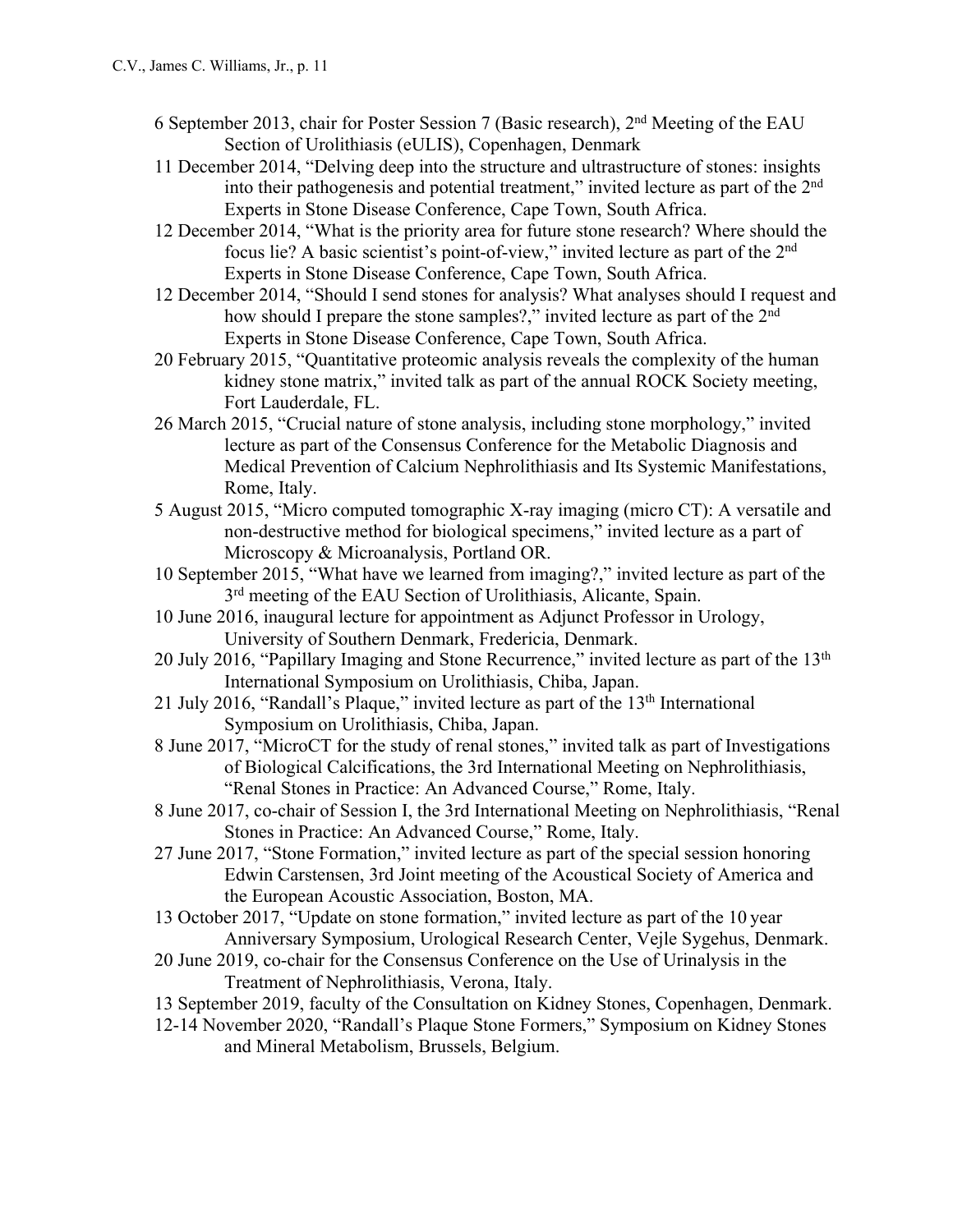# **SERVICE:**

# **UNIVERSITY SERVICE:**

| <b>DEPARTMENT</b>         |                                                                        |
|---------------------------|------------------------------------------------------------------------|
| 1993-1994                 | Chair, Strategic Planning Committee                                    |
| 1992-2015                 | Graduate Studies Committee, Dept. of Anatomy & Cell Biology            |
| 1996-2013                 | Chair, Graduate Studies Committee, Dept. of Anatomy & Cell Biology     |
| 1996-1997                 | Faculty Search Committee, Dept. of Anatomy & Cell Biology              |
| 1998-1999                 | Faculty Search Committee, Dept. of Anatomy & Cell Biology              |
| 1999-2000                 | Faculty Search Committee, Dept. of Anatomy & Cell Biology              |
| 2007-2008                 | Faculty Search Committee, Dept. of Anatomy & Cell Biology              |
| 2006-2014                 | <b>Primary Committee</b>                                               |
| 2013                      | <b>Mentoring Task Force</b>                                            |
| 2014                      | <b>Shellhamer Teaching Award Selection Committee</b>                   |
| 2014-present              | Departmental Steering Committee                                        |
| 2015-present              | Chair, Primary Committee                                               |
| <b>SCHOOL OF MEDICINE</b> |                                                                        |
| 1993-1995                 | Student Promotions Committee, School of Medicine                       |
| 1996-1999                 | Student Promotions Committee, School of Medicine                       |
| 1996                      | Medical Histology/Physiology Curriculum planning committee             |
| 2003, 2004                | Interviewer, search for Associate Dean for the Graduate School         |
| 2003-2007                 | Interviewer for Dual-degree candidates                                 |
| 2003-2006                 | Advisory Committee, Bridges to the Doctorate R25 grant                 |
| 2004-2006                 | Council of Departments (for information technology)                    |
| 2005                      | Chair, Planning Committee for the Gold Humanism Honor Society          |
| 2005-2007                 | Open Enrollment Planning/Steering Committee (Graduate School)          |
| 2011-2013                 | Student Promotions Committee, School of Medicine                       |
| 2008-2014                 | <b>IUSM Graduate Committee</b>                                         |
| 2012-2013                 | <b>Research Technicians Committee</b>                                  |
| 2014-2015                 | <b>IUSM Graduate Oversight Committee</b>                               |
| 2015                      | Co-Leader, Statewide Histology Learning Objectives Team                |
| 2014-present              | <b>IUSM Promotion &amp; Tenure Committee</b>                           |
| 2017-2018                 | <b>IUSM Lecturers &amp; Clinical Rack Faculty Promotions Committee</b> |
| Nov 2017                  | Academic Program Review Team, Department of Pharmacology and           |
|                           | Toxicology                                                             |
| 2019-2020                 | Member, Faculty Review and Enhancement Committee                       |
| <b>IUPUI</b>              |                                                                        |

|              | 1999-2015 Graduate Affairs Committee, IUPUI                          |
|--------------|----------------------------------------------------------------------|
| 2003-2004    | Nominating Committee for Graduate Council, IUPUI                     |
| 2014-2015    | <b>IUPUI Promotion &amp; Tenure Committee</b>                        |
| 7 Dec 2015   | Panel member, Excellence in Research, a promotion and tenure program |
|              | for junior faculty                                                   |
| 6-8 Nov 2017 | Review panel for Pharmacology/Toxicology Graduate Program            |

### INDIANA UNIVERSITY

1999-2007 Curriculum Subcommittee of Graduate Council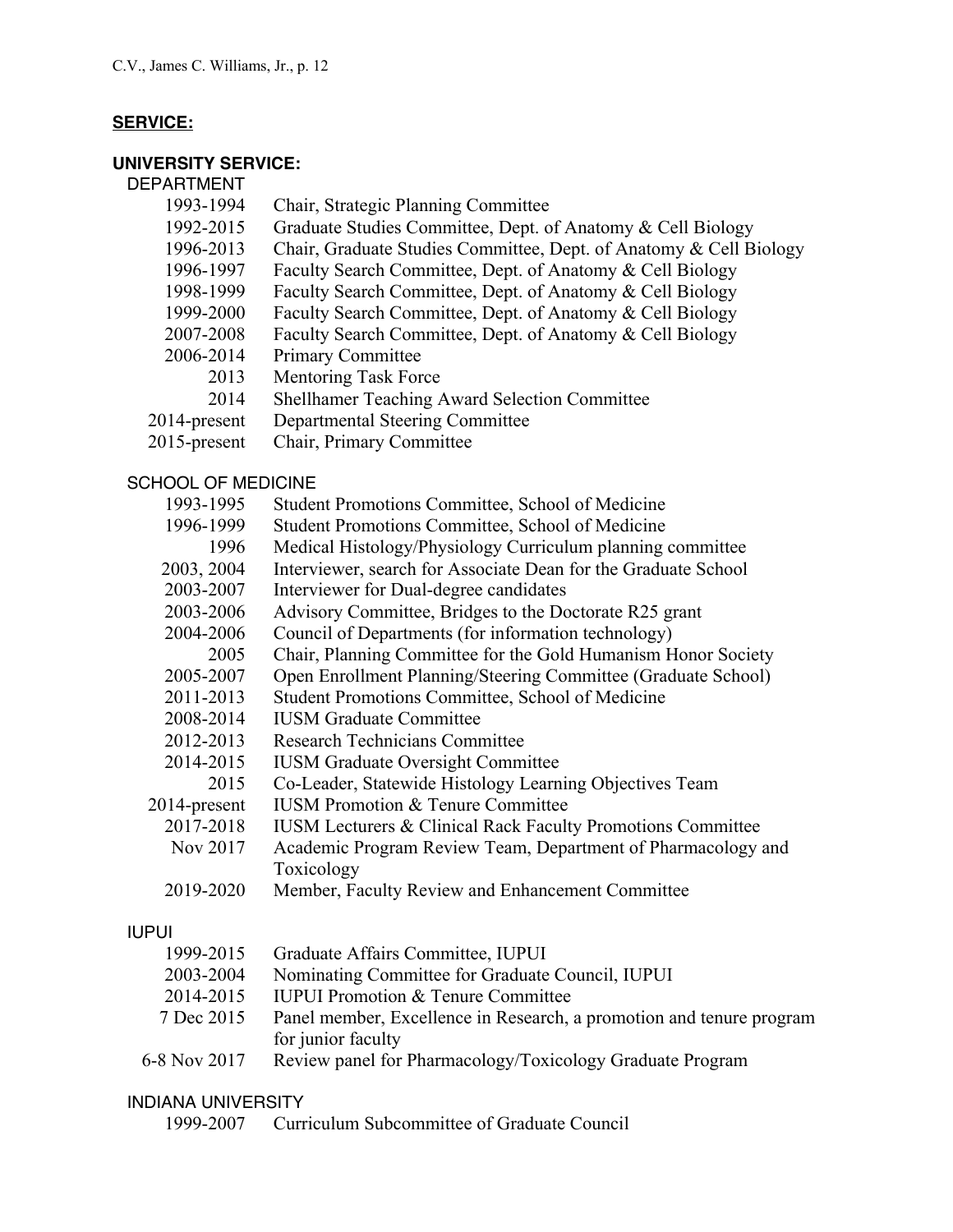- 2008 Kinsley Dissertation Award Committee
- 2009-2010 IU Graduate Council Nominating Committee
- 1999-2012 IU Graduate Faculty Council
- 2010-2012 IU Graduate Faculty Council Awards Committee
- 2010-2012 Chair, IU Graduate Faculty Council
	- 2014 Search and Screen Committee for IUPUI Associate Vice Chancellor for Graduate Education and Associate Dean, The Graduate School, IU

### **PROFESSIONAL SERVICE:**

### GRANT REVIEW

National Institutes of Health

- 2000 Study Section SSS-M, bioengineering partnership proposals
- 2001 Study Section SSS-M, bioengineering and tissue engineering
- 2004 Study Section ZRG1-UKGD(01)Q, renal vascular water and solute transport
- 2007 Study Section ZRG1 RUS-C(11), kidney monitoring and therapeutics
- 2009 Study Section ZRG1 DKUS-K(11), kidney monitoring and therapeutics
- 2015 Study Section ZRG1 SBIB-Y (30), S10 shared instrumentation grants
- 2016 Co-Chair, Study Section ZRG1 SBIB-Y (30), S10 shared instrumentation grants Study Section ZRG1 DKUS-G(12), R44 SBIR phase II grants

### 2017 Study Section ZRG1 SBIB-Y (30), S10 shared instrumentation grants

Veterans Administration

- 1990 Merit Review (epithelial permeability)
- 1991 Career Development Award review (membrane permeability)
- 1994 Merit Review (epithelial permeability)
- 1998 Merit Review (glomerular permeability)

National Science Foundation

- 1995 BIO/Molecular and Cellular Biosystems (epithelial transport)
- 1997 BIO/Molecular and Cellular Biosystems (epithelial transport)

American Heart Association, Mid-Atlantic Consortium

2000 Pre-doctoral Fellowship (microvascular permeability)

New Zealand Lottery Health Research Grants Board

2002 Research Project proposal (membrane transport)

U.S. Civilian Research and Development Foundation

2005 Cooperative Grants Program (cavitation and shock wave lithotripsy)

Medical Research Council, South Africa

2007 Research Grants Program (kidney stones)

American Urological Association

2008 Fellowship program (kidney stones)

Oxalosis and Hyperoxaluria Foundation

2012 Research grants program (kidney stones)

Mayo Clinic O'Brien Research Center

2012 Pilot grant program (micro CT)

Israel Science Foundation

2013 Research grants program (kidney stones)

W. M. Keck Foundation

2013 Medical Research Program (mosquito biology)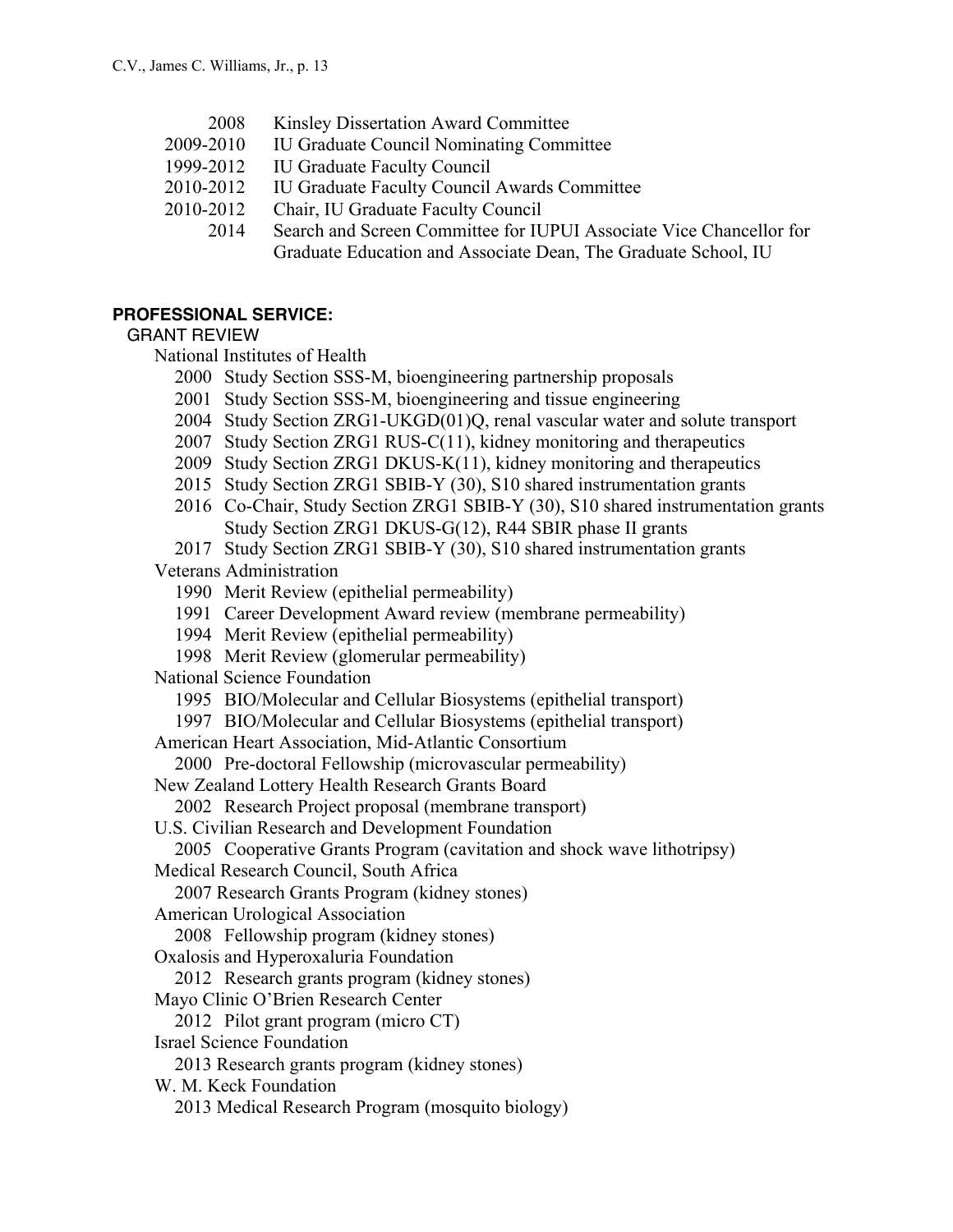Kidney Research UK

2018 Research Support Program (kidney stones)

Willy Gepts Research Foundation of the University Hospital Brussels, Belgium 2020 research grant program (kidney stones)

# REVIEW OF FOREIGN DISSERTATIONS

- Jan-2001 Examiner for PhD dissertation of Kerryn A. Greive, Monash University, Australia (student of Wayne D. Comper, PhD)
- Nov-2010 Examiner for PhD dissertation of A. Mohamed Ali, VIT University, Vellore, Tamil Nadu, India (student of Prof. N. Arunai Nambi Raj)
- Nov-2013 Examiner for PhD dissertation of Dalielah Jappie-Mahomed, University of Cape Town, South Africa (student of Allen Rodgers, PhD)
- Sep-2015 Examiner for PhD dissertation of Saajidah Fakier, University of Cape Town, South Africa (student of Allen Rodgers, PhD)
- Apr-2017 External Reviewer for PhD dissertation of Sandra Nwokeoha, Oxford University, UK (student of Robin Cleveland, PhD)

### MEETING ABSTRACT REVIEW

- Oct 2015 American Urological Association, abstracts for the 2016 annual meeting
- Oct 2016 American Urological Association, abstracts for the 2017 annual meeting
- Nov 2017 American Urological Association, abstracts for the 2018 annual meeting
- Nov 2018 American Urological Association, abstracts for the 2018 annual meeting

### MEETING PROGRAM ORGANIZATION AND PLANNING

Member, Organizing Committee for the Translational Summit on CaOx Urolithiasis, to be held on 6-7 April 2017, Madison, WI.

## MEMBER OF EDITORIAL BOARD

1995-2001 *Proceedings of the Society for Experimental Biology and Medicine* 2007-present *Urolithiasis* (previously *Urological Research*)

REVIEWER FOR JOURNALS (current calendar yr; 331 papers during the yrs 1991-2019) Evidence-Based Complementary and Alternative Medicine (M.M. Machado, ed.), 1/20

Urology (B.R. Matlaga, ed.), 1/20 Urolithiasis (A. Rodgers, ed.), 2/20 Evidence-Based Complementary and Alternative Medicine (M.M. Machado, ed.), 3/20 Brazilian Journal of Nephrology, (A. Goncalves, ed.), 3/20 Journal of Endourology (J. Landman, ed.), 4/20 BJU International (B. Turney, ed.), 5/20 International Medical Case Reports Journal (R. Prineas, ed.), 5/20 Clinical Kidney Journal (R. Torra, Ed.), 6/20 ACS Biomaterials Science & Engineering (I.-K. Park, ed.), 6/20 Urology (M.J. Semins, ed.), 7/20 Analytical Chemistry (J.E. Pemberton, ed.), 7/20 BJU International (P. Osther, ed.), 7/20 Journal of Endourology (J. Landman, ed.), 8/20 BMC Urology (A. Cicione, ed.), 9/20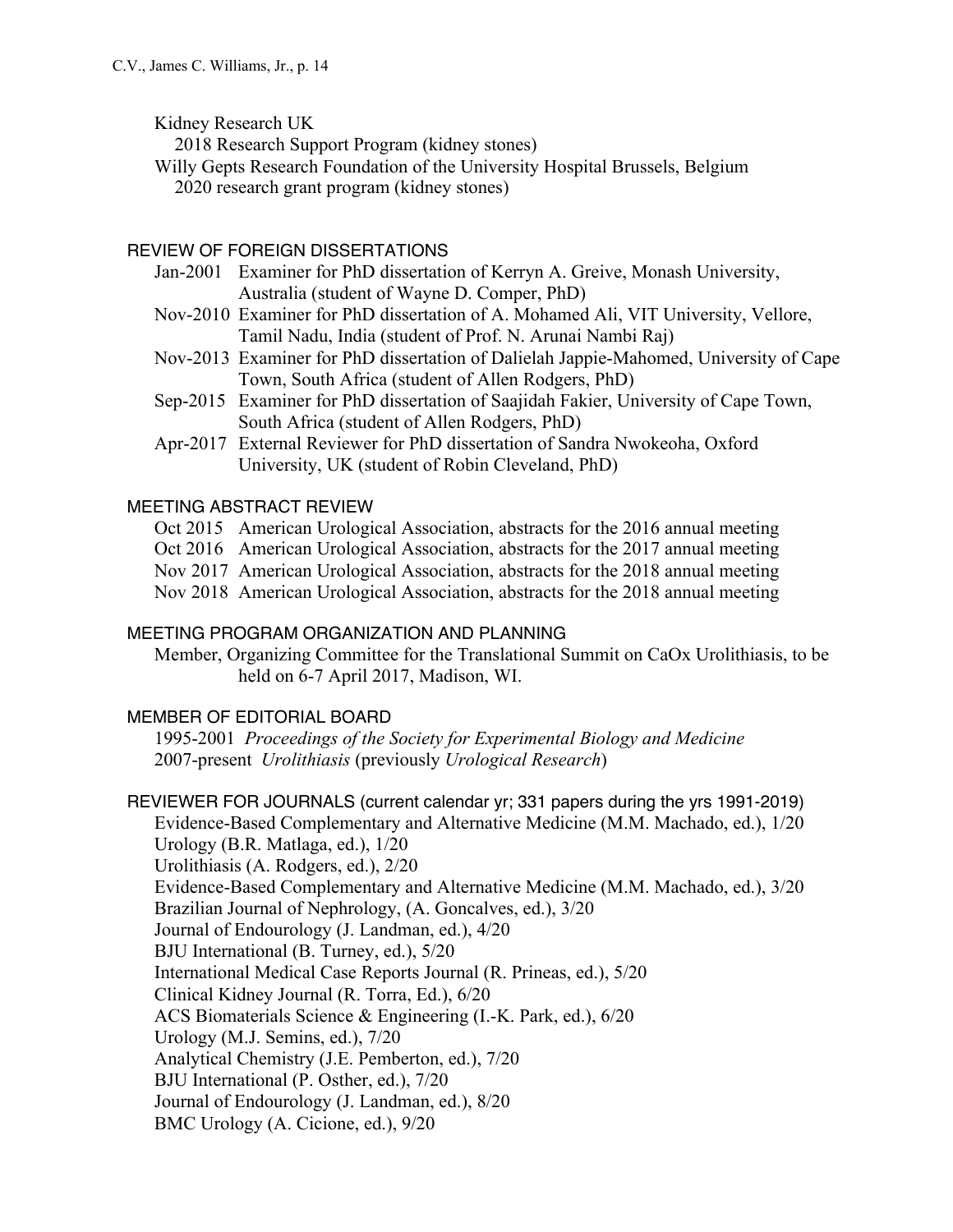Journal of Endourology (C. Sundaram, ed.), 10/20

## **PUBLICATIONS:**

- 1. **Williams, J.C.**, and K.W. Beyenbach. Differential effects of secretagogues on Na and K secretion in the Malpighian tubules of *Aedes aegypti* (L.). *J Comp Physiol* 149:511-517, 1983.
- 2. **Williams, J.C.**, H.H. Hagedorn and K.W. Beyenbach. Dynamic changes in flow rate and composition of urine during the post-bloodmeal diuresis in Aedes aegypti (L.). J Comp Physiol 153:257-265, 1983.
- 3. **Williams, J.C.**, and K.W. Beyenbach. Differential effects of secretagogues on the electrophysiology of the Malpighian tubules of the yellow fever mosquito. J Comp Physiol 154:301-309, 1984.
- 4. Schafer, J.A., and **J.C. Williams**. Transport of metabolic substrates by the proximal nephron. Annu Rev Physiol 47:103-125, 1985.
- 5. **Williams, J.C.**, D.W. Barfuss, and J.A. Schafer. Transport of solute in proximal tubules is modified by changes in medium osmolality. Am J Physiol 250 (Renal Fluid and Electrolyte Physiol 19):F246-F255, 1986.
- 6. **Williams, J.C.**, and J.A. Schafer. A model of osmotic and hydrostatic pressure effects on volume absorption in the proximal tubule. Am J Physiol 253 (Renal Fluid and Electrolyte Physiol 22):F563-F575, 1987.
- 7. **Williams, J.C.**, and J.A. Schafer. Cortical interstitium as a site for solute polarization during tubular absorption. Am J Physiol 254 (Renal Fluid and Electrolyte Physiol 23):F813- F823, 1988.
- 8. Ryu, J.Y., R.L. Davis, J.C. Williams, and **J.C. Williams** (Jr.). Evaluation of the minihollow cathode emission source for the analysis of microsamples. Applied Spectroscopy 42(8):1379-1387, 1988.
- 9. J.T. McDonald, J.C. Williams, and **J.C. Williams** (Jr.). Evaluation of the time-resolved spark for the determination of sodium, potassium, and calcium in microsamples. Applied Spectroscopy 43(4):697-702, 1989.
- 10. **Williams, J.C.**, and J.A. Schafer. Measurement of transmural water flow in isolated perfused tubule segments. Meth Enzymol 191:232-252, 1990.
- 11. Schafer, J.A., and **J.C. Williams**. Flux measurements in isolated perfused tubules. Meth Enzymol 191:354-370, 1990.
- 12. **Williams, J.C.** Cystic fibrosis: a disease caused by a single defect in salt-transporting epithelial cells. J South Carolina Med Assoc 88:331-338, 1992.
- 13. **Williams, J.C.** Permeability of basement membranes to macromolecules. Proc Soc Exp Biol Med 207:13-19, 1994.
- 14. Rivers, R.L., and **J.C. Williams**. Effect of solute permeability in determination of elastic modulus using the vesicular swelling method. Biophys J 57:627-631, 1990.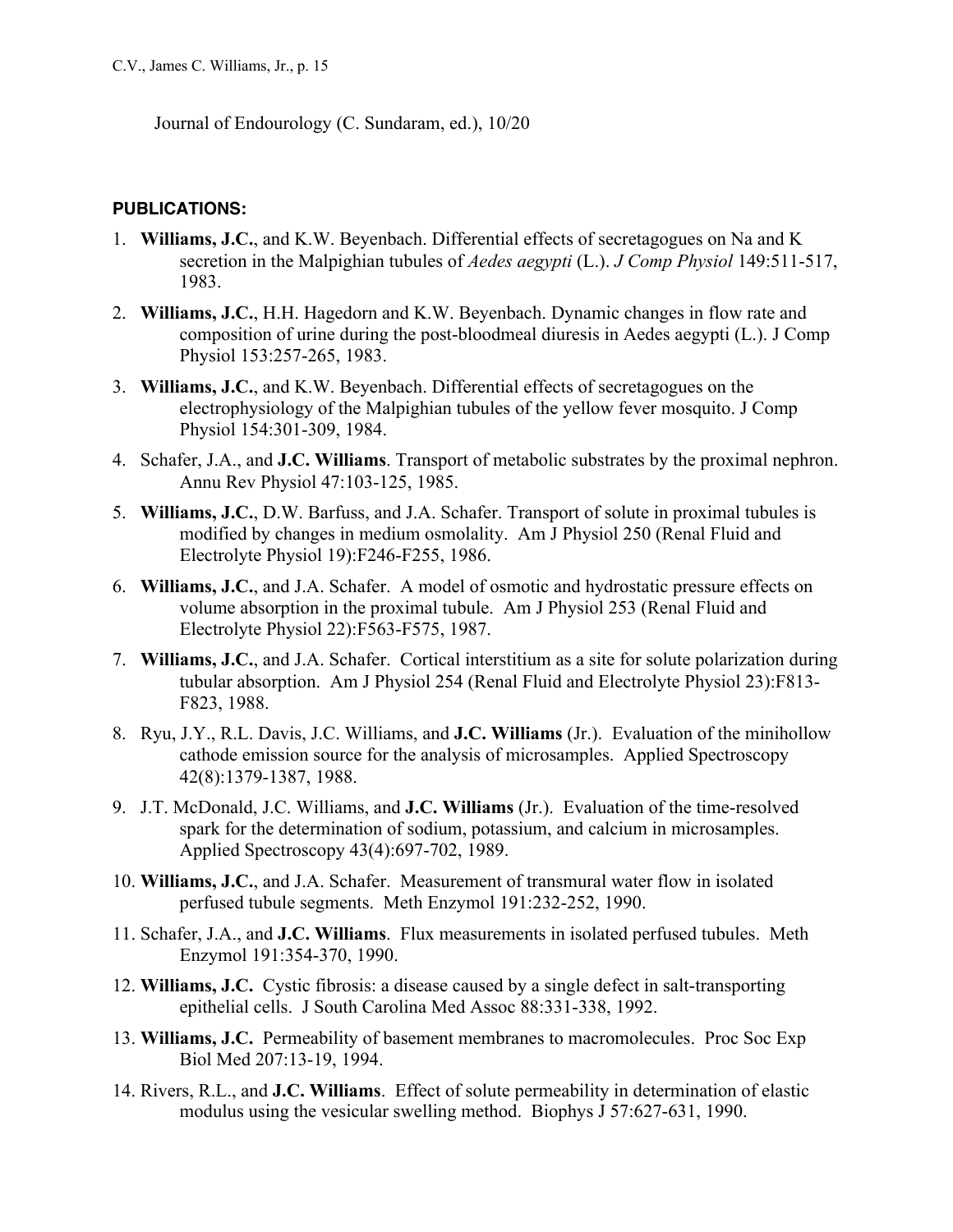- 15. **Williams, J.C.**, D. Abrahamson, and J.A. Schafer. Structural changes induced by osmotic water flow in rabbit proximal tubule. Kidney Int 39:672-683, 1991.
- 16. Tseng, J.-L., J.C. Williams, R.B. Bartlow, S.T. Griffin, **J.C. Williams** (Jr.). Increased analytical precision in the hollow cathode discharge emission source by improved discharge current control. Anal Chem 63:1933-1942, 1991.
- 17. **Williams, J.C.** Oncotic effects across the isolated perfused renal tubular basement membrane. Am J Physiol 264 (Renal Fluid and Electrolyte Physiol 33):F328-F336, 1993.
- 18. Mixon, P.D., S.T. Griffin, **J.C. Williams** (Jr.), X.J. Cai, and J.C. Williams. Pulse optimization criteria for the microcavity hollow cathode discharge emission source. J Anal Atomic Spec, 9:697-700, 1994.
- 19. Brees, D.K., R.C. Ogle, and **J.C. Williams**. Laminin and fibronectin content of mouse glomerular and tubular basement membrane. Renal Physiol Biochem 18:1-11, 1995.
- 20. **Williams, J.C.**, and **J.C. Williams** (Jr.). Sodium. In: Encyclopedia of Analytical Science, A. Townshend, ed. Academic Press, London, 1995, pp. 4680-4683.
- 21. Boyd-White, J., and **J.C. Williams**. Effect of cross-linking on matrix permeability: A model for AGE-modified basement membrane. Diabetes 45:348-353, 1996.
- 22. Brees, D.K., F.N. Hutchison, G.J. Cole, and **J.C. Williams**. Differential effects of diabetes and glomerulonephritis on glomerular basement membrane composition. Proc Soc Exp Biol Med 212:69-77, 1996.
- 23. Rivers, R.L., J.A. McAteer, J.L. Clendenon, B.A. Connors, A.P. Evan, and **J.C. Williams**. Membrane permeability in MDCK cysts. Am J Physiol 271 (Cell Physiol 40):C226- C234, 1996. (made cover of journal)
- 24. Lifshitz, D.A., **J.C. Williams**, B. Sturtevant, A.P. Evan, and J.A. McAteer. A method to quantitate cavitation-induced mechanical damage for in vitro shock wave lithotripsy (SWL) studies. Proceedings of the VIII International Symposium on Urolithiasis, pp. 399-400, 1996.
- 25. Lifshitz, D.L., **J.C. Williams**, B. Sturtevant, B.A. Connors, A.P. Evan, and J.A. McAteer. Quantitation of shock wave cavitation damage in vitro. Ultrasound Med Biol, 23:461- 471, 1997.
- 26. McAteer, J.A., M.A. Stonehill, K. Colmenares, **J.C. Williams**, A.P. Evan, R.O. Cleveland, M.R. Bailey, L.A. Crum. SWL cavitation damage in vitro: pressurization unmasks a differential response of foil targets and isolated cells. Proceedings 16th International Congress on Acoustics and 135th Meeting Acoustical Society of America, pp. 2497- 2498, 1998.
- 27. Cleveland, R.O., M.R. Bailey, L.A. Crum, M.A. Stonehill, **J.C. Williams**, and J.A. McAteer. Effect of overpressure on dissolution and cavitation of bubbles stabilized on a metal surface. Proceedings 16th International Congress on Acoustics and 135th Meeting Acoustical Society of America, pp. 2499-2500, 1998.
- 28. **Williams, J.C.**, L.A. Mark, and S. Eichholtz. Partition and permeation of dextran in polyacrylamide gel. Biophysical Journal 75:493-502, 1998.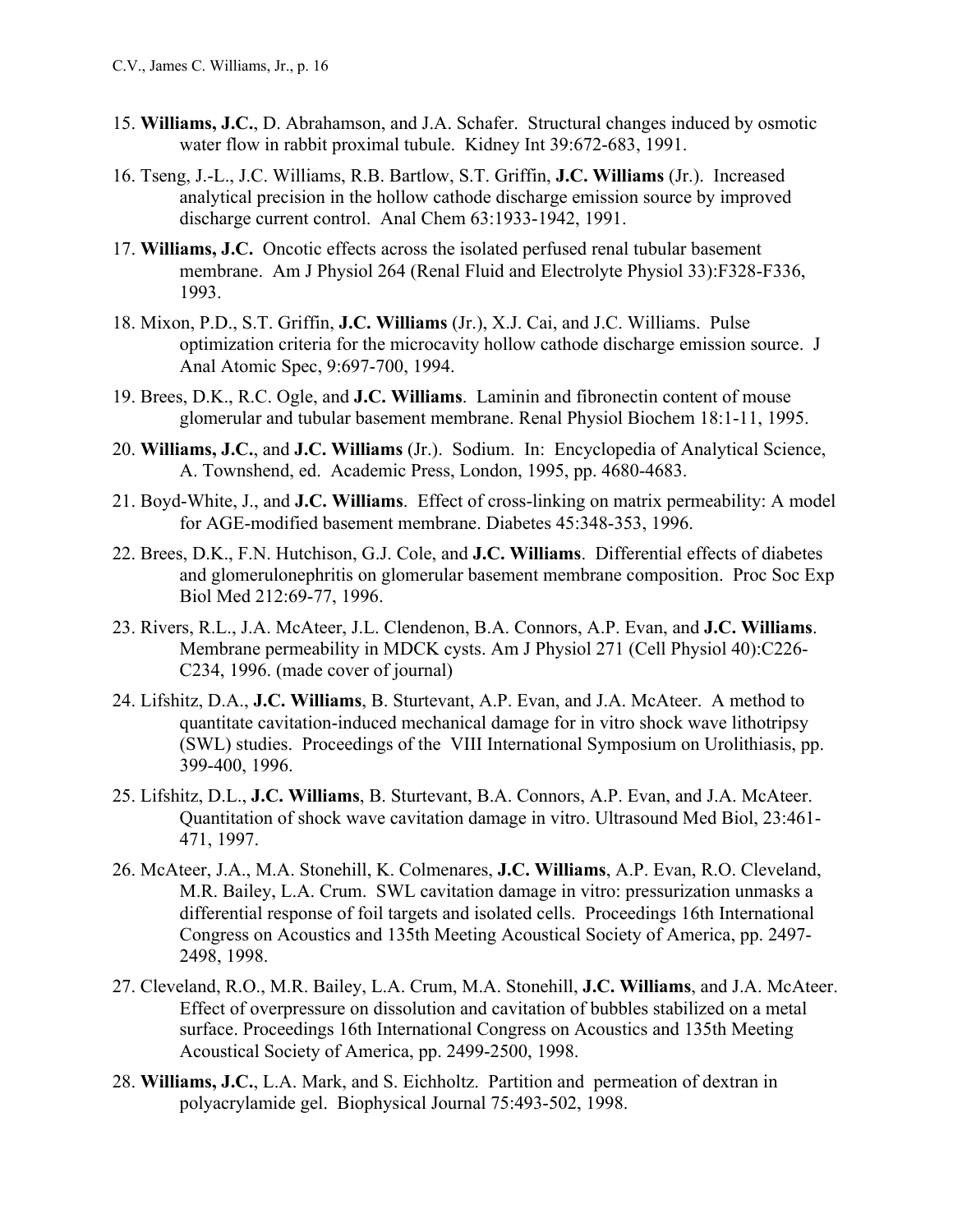- 29. Stonehill, M.A., **J.C. Williams**, M.R. Bailey, D. Lounsbery, R.O. Cleveland, L.A. Crum, A.P. Evan, and J.A. McAteer. An acoustically matched high pressure chamber for control of cavitation in shock wave lithotripsy: mechanisms of shock wave damage in vitro. Methods Cell Sci, 19:303-310, 1998.
- 30. Bailey, M.R., R.O. Cleveland, O.A. Sapozhnikov, J.A. McAteer, **J.C. Williams**, and L.A. Crum, Effect of increased ambient pressure on lithotripsy-induced cavitation in bulk fluids and at surfaces. J Acoust Soc Amer 105:1267-1270, 1999.
- 31. **Williams, J.C.**, M.A. Stonehill, K. Colmenares, A.P. Evan, S.P. Andreoli, R.O. Cleveland, M.R. Bailey, L.A. Crum, and J.A. McAteer. Effect of macroscopic air bubbles on cell lysis by shock wave lithotripsy in vitro. Ultrasound Med Biol, 25(3):473-479, 1999.
- 32. **Williams, J.C.**, J. Woodward, M.A. Stonehill, A.P. Evan, and J.A. McAteer. Cell damage by lithotripter shock waves at high pressure to preclude cavitation. Ultrasound Med Biol, 25(9):1445-1449, 1999.
- 33. Saw, K.C., J.A. McAteer, A. Monga, G.T. Chua, J.E. Lingeman, **J.C. Williams**. Helical CT of urinary calculi: Effect of stone composition, stone size, and scan collimation. AJR (American Journal of Roentgenology), 175:329-332, 2000.
- 34. Mark, L.A., J.L. Kaplan, and **J.C. Williams**. An exact solution to the electrostatic interaction between an ion-penetrable sphere and an ion-penetrable rod. Journal of Colloid and Interface Science, 229:102-106, 2000.
- 35. Saw, K.C., J.A. McAteer, N.S. Fineberg, A.G. Monga, G.T. Chua, J.E. Lingeman, **J.C. Williams**. Calcium stone fragility is predicted by helical CT attenuation values. Journal of Endourology 14(6):471-474, 2000.
- 36. Lokhandwalla, M., J.A. McAteer, **J.C. Williams**, and B. Sturtevant. Mechanical hemolysis in shock wave lithotripsy (SWL): II. In vitro cell lysis due to shear. Physics in Medicine and Biology, 46:1245-1264, 2001.
- 37. Williams J.C., K.C. Saw, A.G. Monga, G.T. Chua, J.E. Lingeman, J.A. McAteer. Correction of helical CT attenuation values with wide beam collimation: in vitro test using urinary calculi. Academic Radiology 8:478-483, 2001.
- 38. Monga, A.G., K.C. Saw, **J.C. Williams**, N.S. Fineberg, J.A. McAteer, J.E. Lingeman, and G.T. Chua. Effect of radiographic contrast media exposure on spiral CT attenuation of renal calculi. Academic Radiology 8:982-986, 2001.
- 39. Williams J.C., R.F. Paterson, K. Kopecky, J.E. Lingeman, and J.A. McAteer. High resolution detection of internal structure in renal calculi by helical CT. Journal of Urology, 167:322-326, 2002. (made cover of journal)
- 40. Sapozhnikov, O.A., V.A. Khokhlova, M.R. Bailey, **J.C. Williams**, J.A. McAteer, R.O. Cleveland, and L.A. Crum. Effect of overpressure and pulse repetition frequency on cavitation in shock wave lithotripsy. J Acoust Soc Am, 112:1183-1195, 2002.
- 41. Evan, A.P., L.R. Willis, J.A. McAteer, M.R. Bailey, B.A. Connors, Y. Shao, J.E. Lingeman, **J.C. Williams**, N.S. Fineberg, L.A. Crum. Kidney damage and renal functional changes are minimized by waveform control that suppresses cavitation in SWL. J Urol 168:1556-1562, 2002.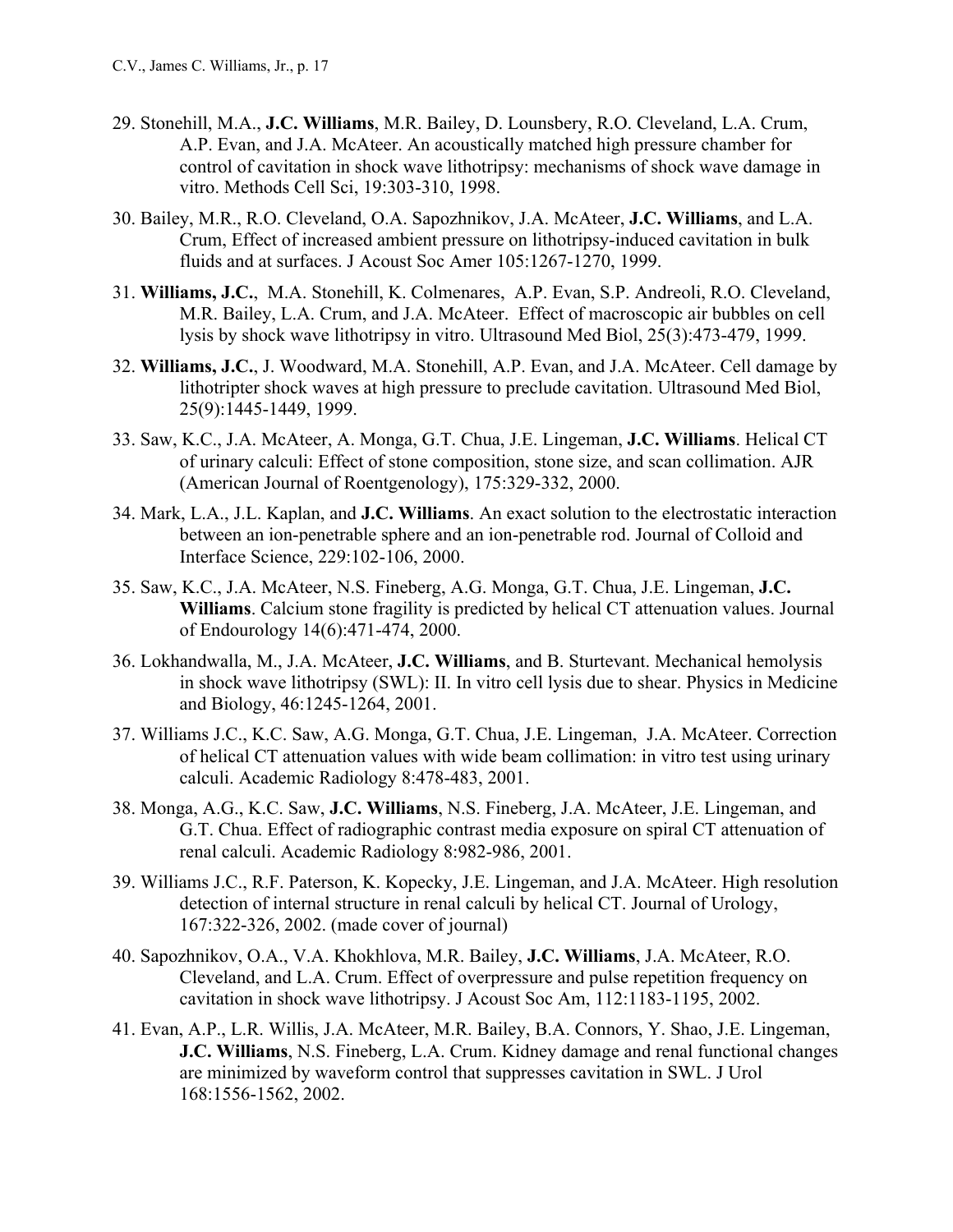- 42. Paterson, R.F., D.A. Lifshitz, J.E. Lingeman, A.P. Evan, B.A. Connors, N.S. Fineberg, **J.C. Williams**, and J.A. McAteer. Stone fragmentation in shock wave lithotripsy is improved by slowing the shock wave rate: studies with a new animal model. J Urol 168: 2211-2215, 2002.
- 43. Paterson, R.F., J.E. Lingeman, A.P. Evan, B.A. Connors, **J.C. Williams**, and J.A. McAteer. Percutaneous stone implantation in the pig kidney: a new animal model for lithotripsy research. J Endourol 16(8):543-547, 2002.
- 44. Williams J.C., D.L. Rietjens, C.A. Zarse, and J.A. McAteer. Breakage of membrane vesicles by shock waves is independent of cavitation. Proceedings 17th International Congress on Acoustics, VII:182-183, 2002.
- 45. McAteer J.A., R.F. Paterson, D.A. Lifshitz, J.E. Lingeman, D.L. Rietjens, B.A. Connors, A.P. Evan, and **J.C. Williams**. In vitro model of shock wave lithotripsy (SWL) produces stone breakage equivalent to that seen in vivo. Proceedings 17th International Congress on Acoustics, VII:180-181, 2002.
- 46. Paterson R.F., D.A. Lifshitz, J.E. Lingeman, **J.C. Williams**, D.L. Rietjens, A.P. Evan, B.A. Connors, M.R. Bailey, L.A. Crum, R.O. Cleveland, Y.A. Pishchalnikov, I.V. Pishchalnikova, and J.A. McAteer. Slowing the pulse repetition frequency in shock wave lithotripsy (SWL) improves stone fragmentation in vivo. Proceedings 17th International Congress on Acoustics, VII:200-201, 2002.
- 47. McAteer J.A., R.O. Cleveland, R.F. Paterson, D.L. Rietjens, A.P. Evan, B.A. Connors, J.E. Lingeman, Y.A. Pishchalnikov, I.V. Pishchalnikova, and **J.C. Williams**. Evidence that cavitation and spall contribute to stone failure in an animal model of kidney stone fragmentation by shock wave lithotripsy (SWL). Proceedings 17th International Congress on Acoustics, VII:202-203, 2002.
- 48. McAteer J.A., R.O. Cleveland, D.L. Rietjens, Y.A. Pishchalnikov, I.V. Pishchalnikova, and **J.C. Williams**. Cavitation promotes spall failure of model kidney stones treated by shock wave lithotripsy in vitro. Proceedings 17th International Congress on Acoustics, VII:188-189, 2002.
- 49. Cleveland R.O., J.A. McAteer, and **J.C. Williams**. Correlation between the predicted stress field and observed spall-failure in artificial kidney stones treated by shock wave lithotripsy (SWL) in vitro. Proceedings 17th International Congress on Acoustics, VII:174-175, 2002.
- 50. Williams J.C., K.C. Saw, R.F. Paterson, E.K. Hatt, J.A. McAteer, and J.E. Lingeman. Variability of renal stone fragility in shock wave lithotripsy. Urology 61(6):1092-1096, 2003.
- 51. Kuo, R.L., R.F. Paterson, T.M. Siqueira, A.P. Evan, J.A. McAteer, **J.C. Williams**, and J.E. Lingeman. In vitro assessment of ultrasonic lithotripters. J Urol 170:1101-1104, 2003.
- 52. Pishchalnikov Y.A., O.A. Sapozhnikov, M.R. Bailey, **J.C. Williams**, R.O. Cleveland, T. Colonius, L.A. Crum, A.P. Evan, J.A. McAteer. Role of cavitation bubble cloud activity in the breakage of kidney stones by lithotripter shock waves. J Endourol 17(7): 435- 446, 2003.
- 53. J.A. McAteer, **J.C. Williams**, A.P. Evan, L.R. Willis, M.R. Bailey, L.A. Crum, and R.O. Cleveland. Mechanisms of cell and tissue damage in shock wave lithotripsy. In: M.A.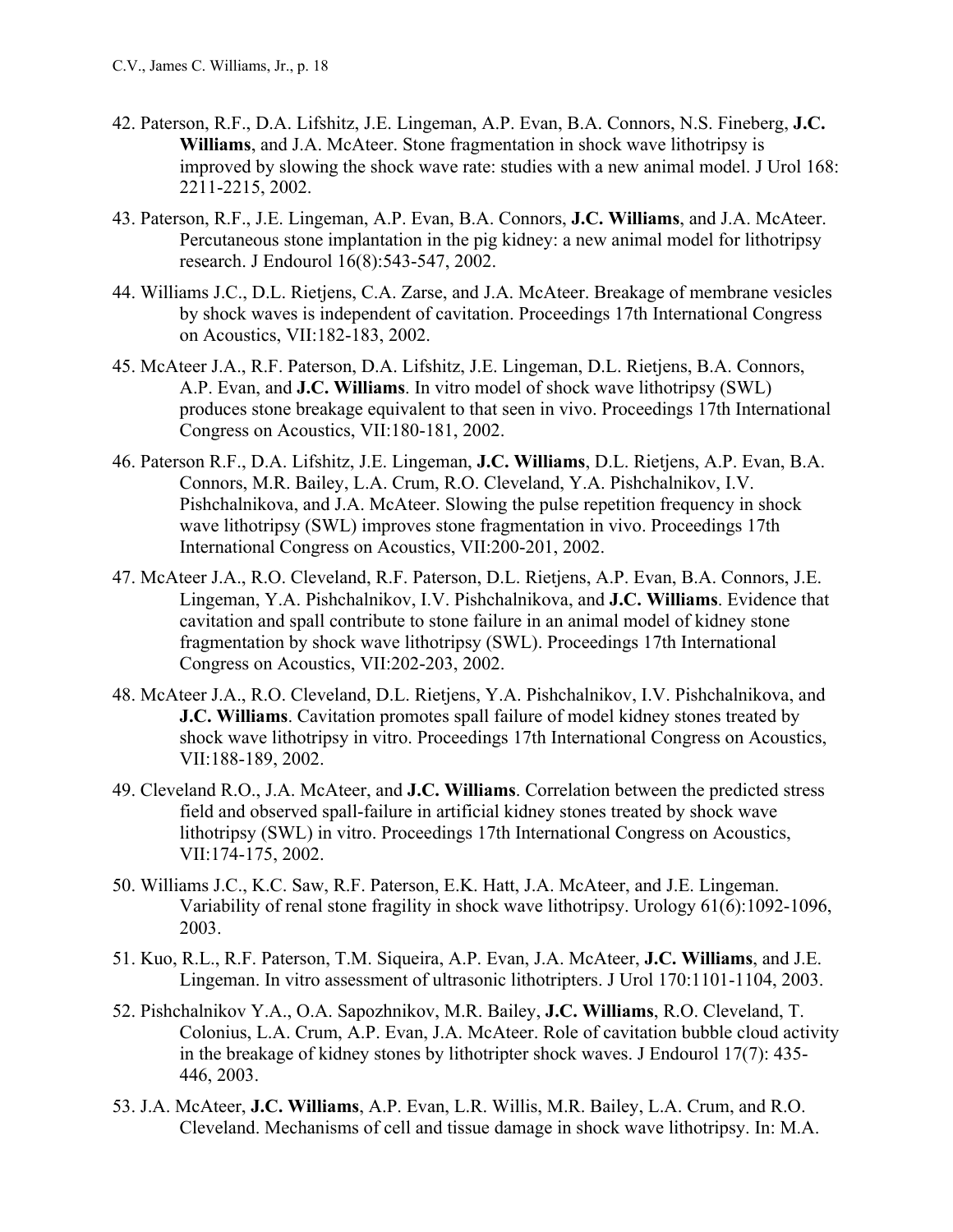Andrew, L.A. Crum, and S. Vaezy, eds. Proceedings of the International Symposium on Therapeutic Ultrasound, University of Washington, Seattle, pp. 491-500, 2003.

- 54. Lingeman J.E., M. Delius, A.P. Evan, M. Gupta, K. Sarica, W. Strohmaier, J.A. McAteer, and **J.C. Williams**. Committee 8: Bioeffects and Physical Mechanisms of SW Effects in SWL. In: Stone Disease. 1st International Consultation in Stone Disease, J. Segura, P. Conort, S. Khoury, C. Pak, G.M. Preminger and D. Tolley. Paris, Health Publications: 249-286, 2003.
- 55. Williams J.C., J.A. McAteer, R.O. Cleveland, Y.A. Pishchalnikov, and I.V. Pishchalnikova. Linkage of cavitation with spall failure in lithotripsy: in vitro and in vivo results. In: Nonlinear Acoustics at the Beginning of the 21st Century, O.V. Rudenko and O.A. Sapozhnikov, eds., Faculty of Physics, MSU, Moscow, pp. 391-394, 2003.
- 56. Pishchalnikov, Y.A., O.A. Sapozhnikov, **J.C. Williams**, A.P. Evan, J.A. McAteer, R.O. Cleveland, T. Colonius, M.R. Bailey, and L.A. Crum. Cavitation bubble cluster dynamics induced by lithotripter shock waves at the surface of model and natural kidney stones. In: Nonlinear Acoustics at the Beginning of the 21st Century, O.V. Rudenko and O.A. Sapozhnikov, eds., Faculty of Physics, MSU, Moscow, pp. 395-398, 2003.
- 57. Bailey, M.R., L.A. Crum, , A.P. Evan, J.A. McAteer, **J.C. Williams**, O.A. Sapozhnikov, R.O. Cleveland, and T. Colonius. Cavitation in shock wave lithotripsy. Fifth International Symposium on Cavitation (CAV2003), Nov 1-3, 2003, Osaka, Japan. Published online at http://cav2003.me.es.osaka-u.ac.jp/Cav2003/Papers/Cav03-OS-2-1- 006.pdf.
- 58. Bailey, M.R., R.O. Cleveland, T. Colonius, L.A. Crum, A.P. Evan, J.E. Lingeman, J.A. McAteer, O.A. Sapozhnikov, and **J.C. Williams**. The role of cavitation in tissue injury and stone comminution in shock wave lithotripsy. Proc. of IEEE-UFFC Ultrasonics Symposium (Honolulu, Hawaii, USA, 2003) 1H-2, 2003 (also published online at http://www.ieee-uffc.org/archive/ul/proceed/2003/proceed/1H-2.pdf).
- 59. Kuo, R.L., R.F. Paterson, T.M. Siqueira, A.P. Evan, J.A. McAteer, **J.C. Williams**, and J.E. Lingeman. In vitro assessment of lithoclast ultra intracorporeal lithotripter. J Endourol 18(2):153-156, 2004.
- 60. Zarse C.A., J.A. McAteer, M. Tann, A.J. Sommer, S.C. Kim, R.F. Paterson, E.K. Hatt, J.E. Lingeman, A.P. Evan, and **J.C. Williams**. Helical CT accurately reports urinary stone composition using attenuation values: In vitro verification using high resolution micro CT calibrated to FT-IR microspectroscopy. Urology 63(5):828-833, 2004.
- 61. Zarse, C.A., J.A. McAteer, A.J. Sommer, S.C. Kim, E.K. Hatt, J.E. Lingeman, A.P. Evan, and **J.C. Williams**. Nondestructive analysis of urinary calculi using micro computed tomography. BMC Urology 4:15, 2004. [PMC544194] (http://www.biomedcentral.com/content/pdf/1471-2490-4-15.pdf)
- 62. **Williams, J.C.**, S.C. Kim, C.A. Zarse, J.A. McAteer, and J.E. Lingeman. Progress in the use of helical CT for imaging urinary calculi. J Endourol, 18(10):937-941, 2004.
- 63. Evan, A.P., J.A. McAteer, **J.C. Williams**, L.R. Willis, M.R. Bailey, L.A. Crum, J.E. Lingeman, and R.O. Cleveland. Shock wave physics of lithotripsy: mechanisms of shock wave action and progress toward improved shock wave lithotripsy. In: Textbook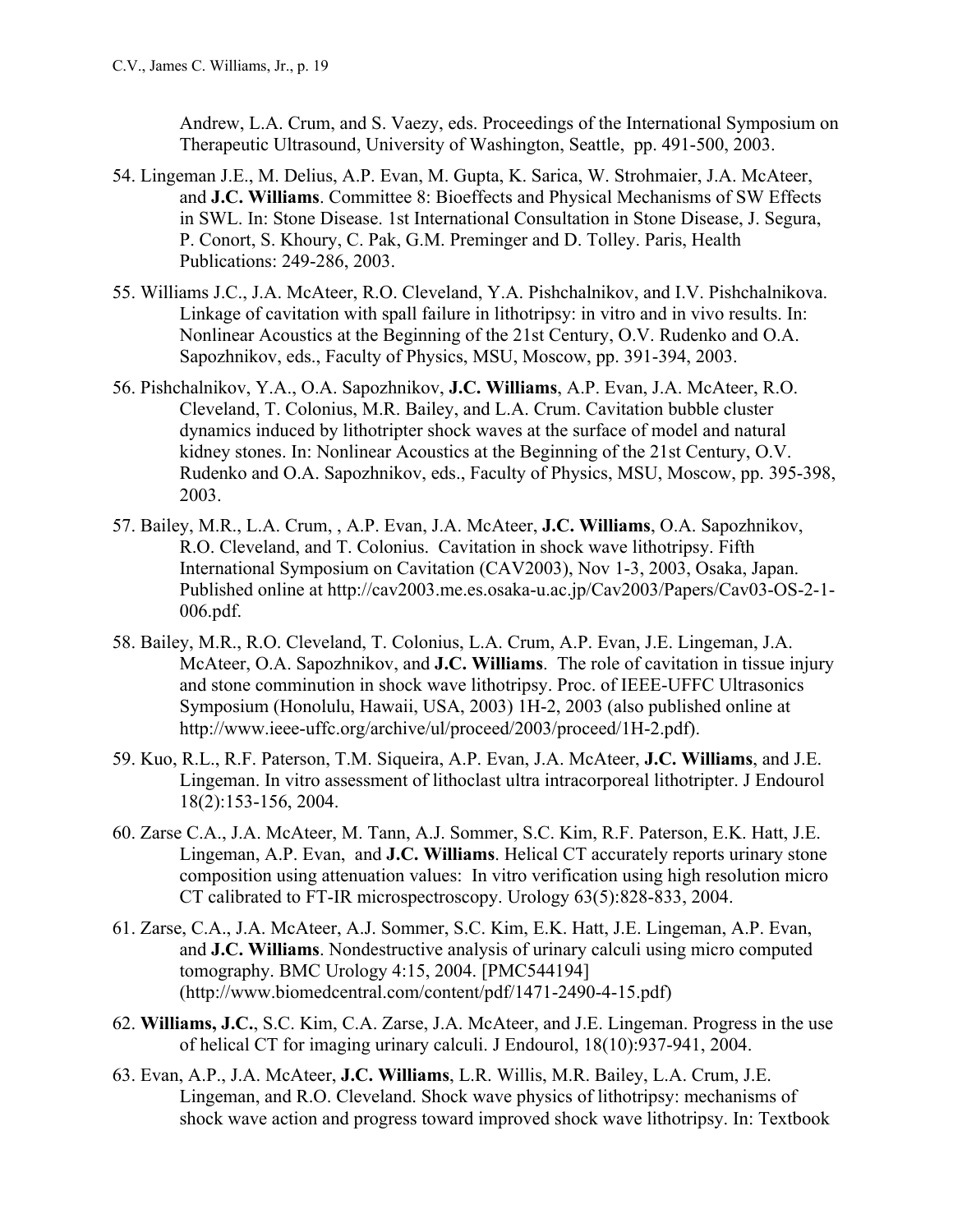of Minimally Invasive Urology, R. Moore, J.T. Bishoff, S. Loening, and S.G Docimo, Eds. Martin Dunitz Limiter, London, chapter 28, pp 425-438, 2004.

- 64. Paterson, R.F., S.C. Kim, R.L. Kuo, J.E. Lingeman, A.P. Evan, B.A. Connors, **J.C. Williams**, and J.A. McAteer. Shock wave lithotripsy of stones implanted in the proximal ureter of the pig. J Urol, 173:1391-1394, 2005.
- 65. Adams, L.G., **J.C. Williams**, JA. McAteer, E.K. Hatt, J.E. Lingeman, and C.A. Osborne. In vitro evaluation of canine and feline calcium oxalate urolith fragility via shock wave lithotripsy. Am J Vet Res 66(9):1651-1654, 2005.
- 66. Kim, S.C., E.K. Hatt, J.E. Lingeman, R.B. Nadler, J.A. McAteer, and **J.C. Williams**. Cystine: helical CT characterization of rough and smooth calculi in vitro. J Urol 174:1468 –1471, 2005.
- 67. Pishchalnikov, Y.A., O.A. Sapozhnikov, M.R. Bailey, I.V. Pishchalnikova, **J.C. Williams**, and J.A. McAteer, Cavitation selectively reduces the negative-pressure phase of lithotripter shock pulses Acoustic Research Letters Online 6(4):280-286, 2005.
- 68. McAteer, J.A., **J.C. Williams**, R.O. Cleveland, J.V. Cauwelaert, M.R. Bailey, D.A. Lifshitz, and A.P. Evan. Ultracal-30 gypsum artificial stones for research on the mechanisms of stone breakage in shock wave lithotripsy. Urol Res 33:429-434, 2005.
- 69. McAteer, J.A., M.R. Bailey, **J.C. Williams**, R.O. Cleveland, and A.P. Evan. Strategies for improved shock wave lithotripsy. Minerva Urologica e Nefrologica 57(4):271-287, 2005.
- 70. **Williams, J.C.** Viewing windows do not alter Hounsfield units in CT scans. (Letter) Urol Res 33:481-482, 2005.
- 71. Pishchalnikov, Y.A., J.A. McAteer, I.V. Pishchalnikova, S. Beard, **J.C. Williams**, and M.R. Bailey. Bubbles trapped at the coupling surface of the treatment head significantly reduce acoustic energy delivered in shock wave lithotripsy. AIP Conference Proceedings 829: International Symposium of Therapeutic Ultrasound (Boston, MA) 643-647, 2005.
- 72. Matlaga, B.R., **J.C. Williams**, S.C Kim, R.L. Kuo, A.P. Evan, S.B. Bledsoe, F.L. Coe, E.M. Worcester, L.C. Munch, and J.E. Lingeman. Endoscopic evidence of calculus attachment to Randall's plaque. J Urol 175:1720-1724, 2006.
- 73. Pishchalnikov, Y.A., J.A. McAteer, **J.C. Williams**, I.V. Pishchalnikova, and R.J. VonDerHaar. Why stones break better at slow shock wave rate than at fast rate: In vitro study with a research electrohydraulic lithotripter. J Endourol 20(8):537-541, 2006.
- 74. **Williams, J.C.**, C.A. Zarse, M.E. Jackson, F.A. Witzmann, and J.A. McAteer. Variability of protein content in calcium oxalate monohydrate (COM) stones. J Endourol 20(8):560- 564, 2006. [PMC155562]
- 75. Pishchalnikov, Y.A., J.A. McAteer, R.J. VonDerHaar, I.V. Pishchalnikova, **J.C. Williams**, and A.P. Evan. Detection of significant variation in acoustic output of an electromagnetic lithotripter. J Urol 176:2294-2298, 2006.
- 76. Pishchalnikov, Y.A., J.S. Neucks, R.J. VonDerHaar, I.V. Pishchalnikova, **J.C. Williams**, and J.A. McAteer. Air pockets trapped during routine coupling in dry-head lithotripsy can significantly reduce the delivery of shock wave energy. J Urol 176:2706-2710, 2006.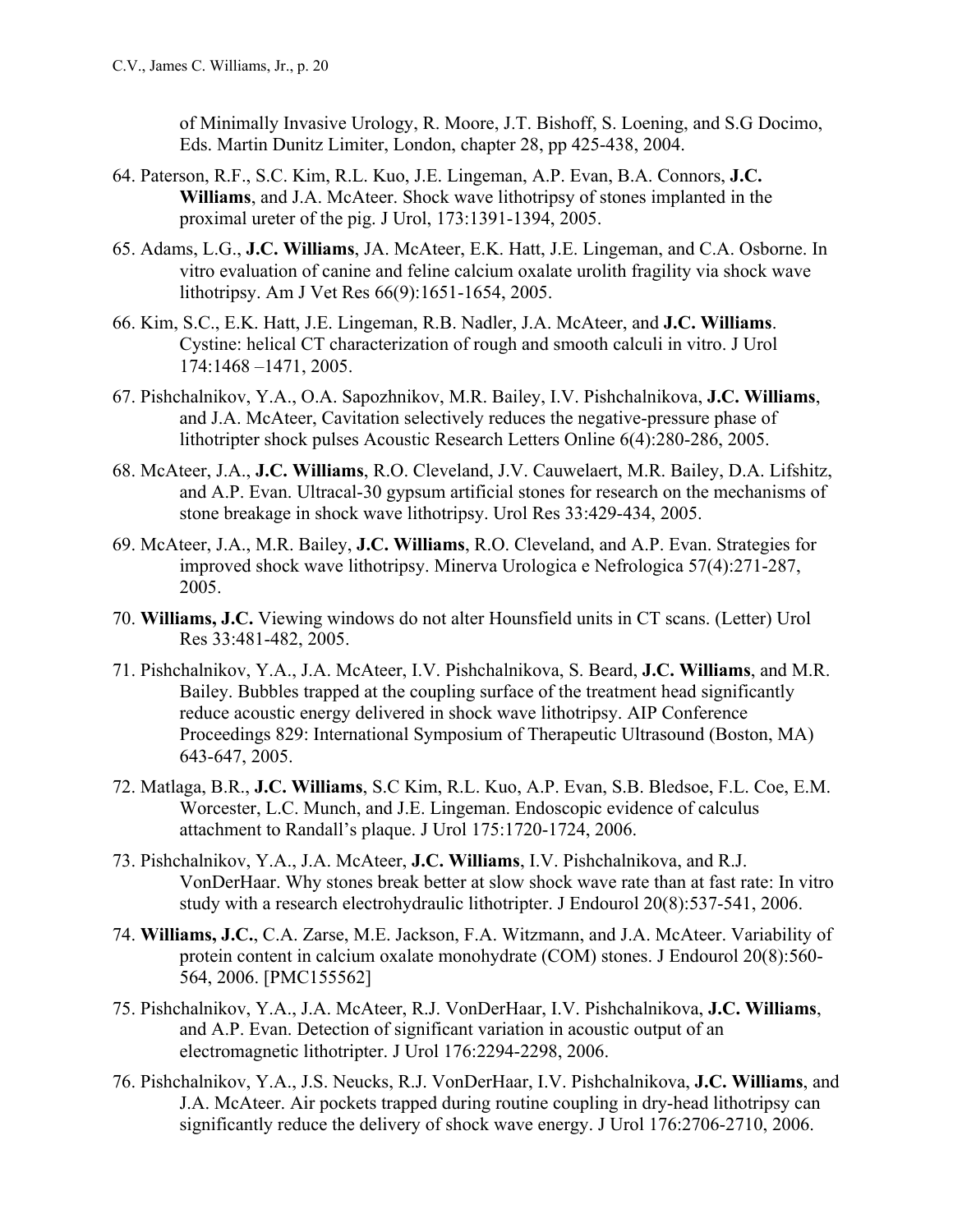- 77. **Williams, J.C.**, B.R. Matlaga, S.C. Kim, M.E. Jackson, A.J. Sommer, J.A. McAteer, J.E. Lingeman, and A.P. Evan. Calcium oxalate calculi found attached to the renal papilla: Preliminary evidence for early mechanisms in stone formation. J Endourol, 20(11):885- 890, 2006.
- 78. Pishchalnikov, Y.A., O.A. Sapozhnikov, M.R. Bailey, J.A. McAteer, **J.C. Williams**, A.P. Evan, R.O. Cleveland, and L.A. Crum. Interactions of cavitation bubbles observed by high-speed imaging in shock wave lithotripsy. In: Innovations in Nonlinear Acoustics (Proceedings of 17th International Symposium on Nonlinear Acoustics, State College, Pennsylvania, 18-22 July 2005), ed. by A. Atchley, V. Sparrow and R. Keolian, Amer. Inst. of Physics conference proceedings 838, pp.299-302, 2006.
- 79. Pishchalnikov, Y.A., J.A. McAteer, M.R. Bailey, I.V. Pishchalnikova, **J.C. Williams**, and A.P. Evan. Acoustic shielding by cavitation bubbles in shock wave lithotripsy (SWL). In: Innovations in Nonlinear Acoustics (Proceedings of 17th International Symposium on Nonlinear Acoustics, State College, Pennsylvania, 18-22 July 2005), ed. by A. Atchley, V. Sparrow and R. Keolian, Amer. Inst. of Physics conference proceedings 838, pp.319-322, 2006.
- 80. Paterson, R.F., S.C. Kim, and **J.C. Williams**. Helical CT imaging and SWL treatment of renal and ureteral calculi. In: Smith's Textbook of Urology, Ed: A.D. Smith. B.C. Decker Inc., Hamilton, Ontario, 2006, pp. 343-352.
- 81. Anderson, J.C., **J.C. Williams**, A.P. Evan, K.W. Condon, and A.J. Sommer. Analysis of urinary calculi using an infrared microspectroscopic surface reflectance imaging technique. Urol Res 35:41-48, 2007.
- 82. Kim, S.C., B.R. Matlaga, W. Tinmouth, R.L. Kuo, A.P. Evan, J.A. McAteer, **J.C. Williams**, and J.E. Lingeman. In vitro assessment of a novel dual probe ultrasonic intracorporeal lithotripter. J Urol 177:1363-1365, 2007.
- 83. **Williams, J.C.**, C.A. Zarse, M.E. Jackson, J.E. Lingeman, and J.A. McAteer. Using helical CT to predict stone fragility in shock wave lithotripsy (SWL). In: Renal Stone Disease: Proceedings of the First International Urolithiasis Research Symposium. A.P. Evan, J.E. Lingeman, and **J.C. Williams**, eds. American Institute of Physics, Melville, NY, 2007.
- 84. Matlaga, B.R., **J.C. Williams**, A.P. Evan, and J.E. Lingeman. Calcium oxalate stones are frequently found attached to Randall's plaque. In: Renal Stone Disease: Proceedings of the First International Urolithiasis Research Symposium. A.P. Evan, J.E. Lingeman, and **J.C. Williams**, eds. American Institute of Physics, Melville, NY, 2007.
- 85. McAteer, J.A., A.P. Evan, L.R. Willis, B.A. Connors, **J.C. Williams**, Y.A. Pishchalnikov, and J.E. Lingeman. Shock wave injury to the kidney in SWL: Review and perspective. . In: Renal Stone Disease: Proceedings of the First International Urolithiasis Research Symposium. A.P. Evan, J.E. Lingeman, and **J.C. Williams**, eds. American Institute of Physics, Melville, NY, 2007.
- 86. Pishchalnikov, Y.A., J.A. McAteer, J.S. Neucks, I.V. Pishchalnikova, and **J.C. Williams**. The problem of coupling in dry-head lithotripsy. In: Renal Stone Disease: Proceedings of the First International Urolithiasis Research Symposium. A.P. Evan, J.E. Lingeman, and **J.C. Williams**, eds. American Institute of Physics, Melville, NY, 2007.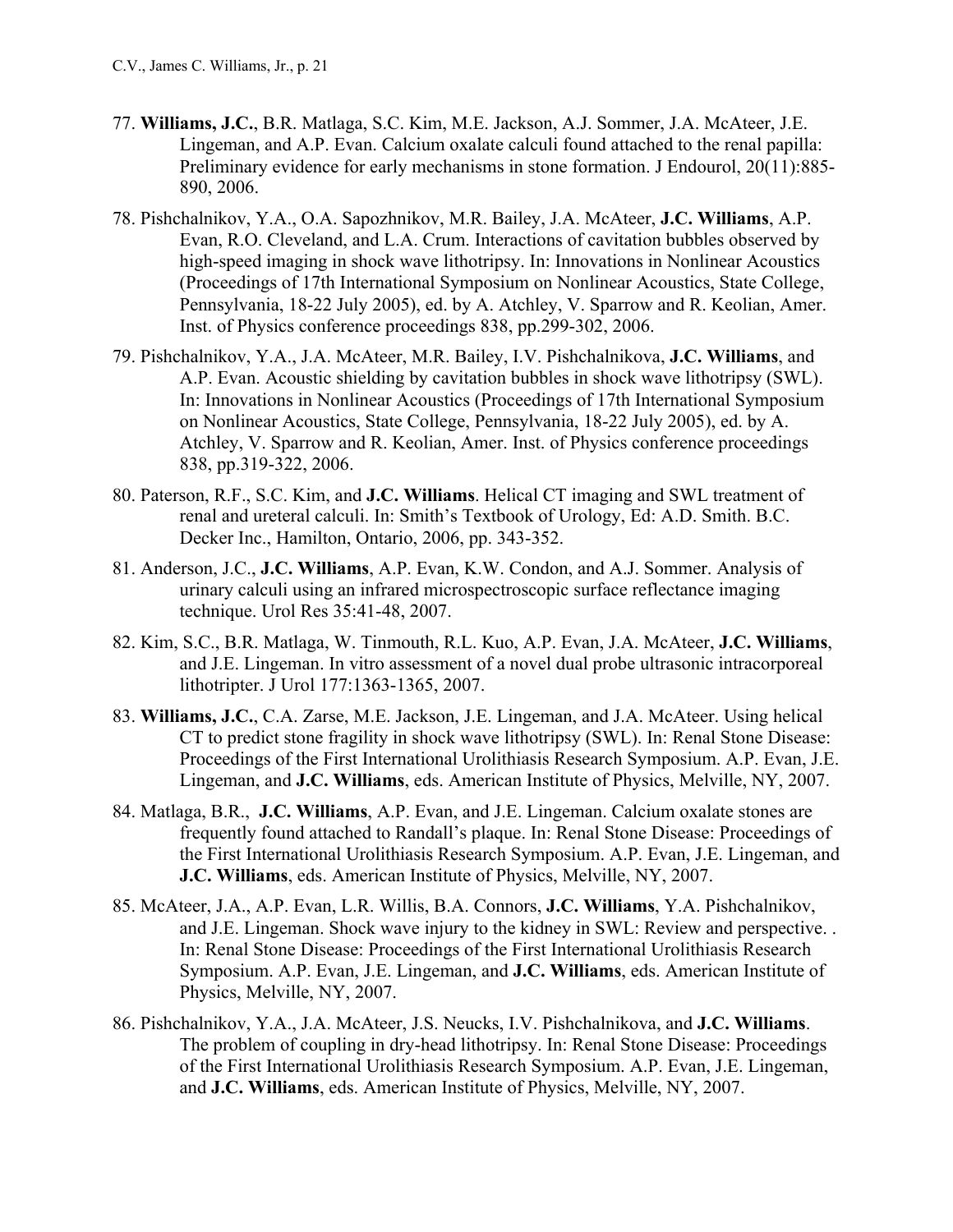- 87. Evan, A.P., J.E. Lingeman, and **J.C. Williams**, eds. Renal Stone Disease: Proceedings of the First International Urolithiasis Research Symposium. American Institute of Physics, Melville, NY, 2007.
- 88. Zarse, C.A., T.A. Hameed, M.E. Jackson, Y.A. Pishchalnikov, J.E. Lingeman, J.A. McAteer, and **J.C. Williams**. CT visible internal stone structure—but not Hounsfield unit value of calcium oxalate monohydrate (COM) calculi predicts lithotripsy fragility in vitro. Urol Res 35:201-206, 2007. [PMC2408919]
- 89. Pishchalnikov, Y.A., W. Kreider, J.A. McAteer, **J.C. Williams**, I.V. Pishchalnikova, and M.R. Bailey. Measurements of acoustic pulses in shock wave lithotripsy in the presence of cavitation. In: Acoustics for the 21st Century, Special issue of the Journal Revista de Acustica, (Proceedings of the 19th International Congress on Acoustics , Madrid, Spain, 2-7 September 2007). Eds: A. Calvo-Manzano, A. Perez-Lopez, J.S. Santiago. ISBN: 84-87985-12-2, on CD-ROM, paper #NLA-02-005-IP, 2007.
- 90. Kim, S.C., E.K. Burns, J.E. Lingeman, R.F. Paterson, J.A. McAteer, and **J.C. Williams**. Cystine calculi: correlation of CT-visible structure, CT number, and stone morphology with fragmentation by shock wave lithotripsy. Urol Res 35:319-324, 2007.
- 91. Primak, A.N., J.G. Fletcher, T.J. Vritska, O.P. Dzyubak, J.C. Lieske, M.E. Jackson; **J.C. Williams**, and C.H. McCollough. Non-invasive differentiation of uric acid versus nonuric acid kidney stones using dual-energy CT. Acad Radiol 14:1441-1447, 2007. [PMC2743375]
- 92. Evan A.P., J.A. McAteer, B.A. Connors, Y.A. Pishchalnkov, R.K. Handa, P. Blomgren, L.R. Willis, **J.C. Williams**, J.E. Lingeman, and S. Gao. Independent assessment of a widefocus, low-pressure electromagnetic lithotripter: Absence of renal bioeffects in the pig. BJU Int 101:382-388 2007.
- 93. Matlaga, B.R., J.A. McAteer, B.A. Connors, R.K. Handa, A.P. Evan, **J.C. Williams**, J.E. Lingeman, and L.R. Willis. The potential for cavitation-mediated tissue damage in shock wave lithotripsy. J Endourol 22(1):121-126, 2008.
- 94. Humphreys, M.R., N.L. Miller, **J.C. Williams**, A.P. Evan, L.C. Munch, and J.E. Lingeman. A new world revealed: early experience with digital ureteroscopy. J Urol 179:970-975, 2008. (made cover for journal issue)
- 95. Neucks, J.S., Y.A. Pishchalnikov, A.J. Zancanaro, J.N. VonDerHaar, **J.C. Williams**, and J.A. McAteer. Improved acoustic coupling for shock wave lithotripsy. Urol Res 36:61- 66, 2008.
- 96. Evan, A.P, J.E. Lingeman, F.L. Coe, N.L. Miller, S.B. Bledsoe, A.J. Sommer, **J.C. Williams**, Y. Shao, and E.M. Worcester. Histopathology and surgical anatomy of patients with primary hyperparathyroidism and calcium phosphate stones. Kidney Int 74:223-229, 2008.
- 97. Evan, A.P., J.E. Lingeman, J.A. McAteer, and **J.C. Williams**, eds. Renal Stone Disease 2: Proceedings of the 2nd International Urolithiasis Research Symposium. American Institute of Physics, Melville, NY, 2008.
- 98. Pishchalnikov, Y.A., J.A. McAteer, R.J. VonDerHaar, I.V. Pishchalnikova, and **J.C. Williams**. The characteristics of broad and narrow focal zone lithotripters. In: Renal Stone Disease 2: Proceedings of the 2nd International Urolithiasis Research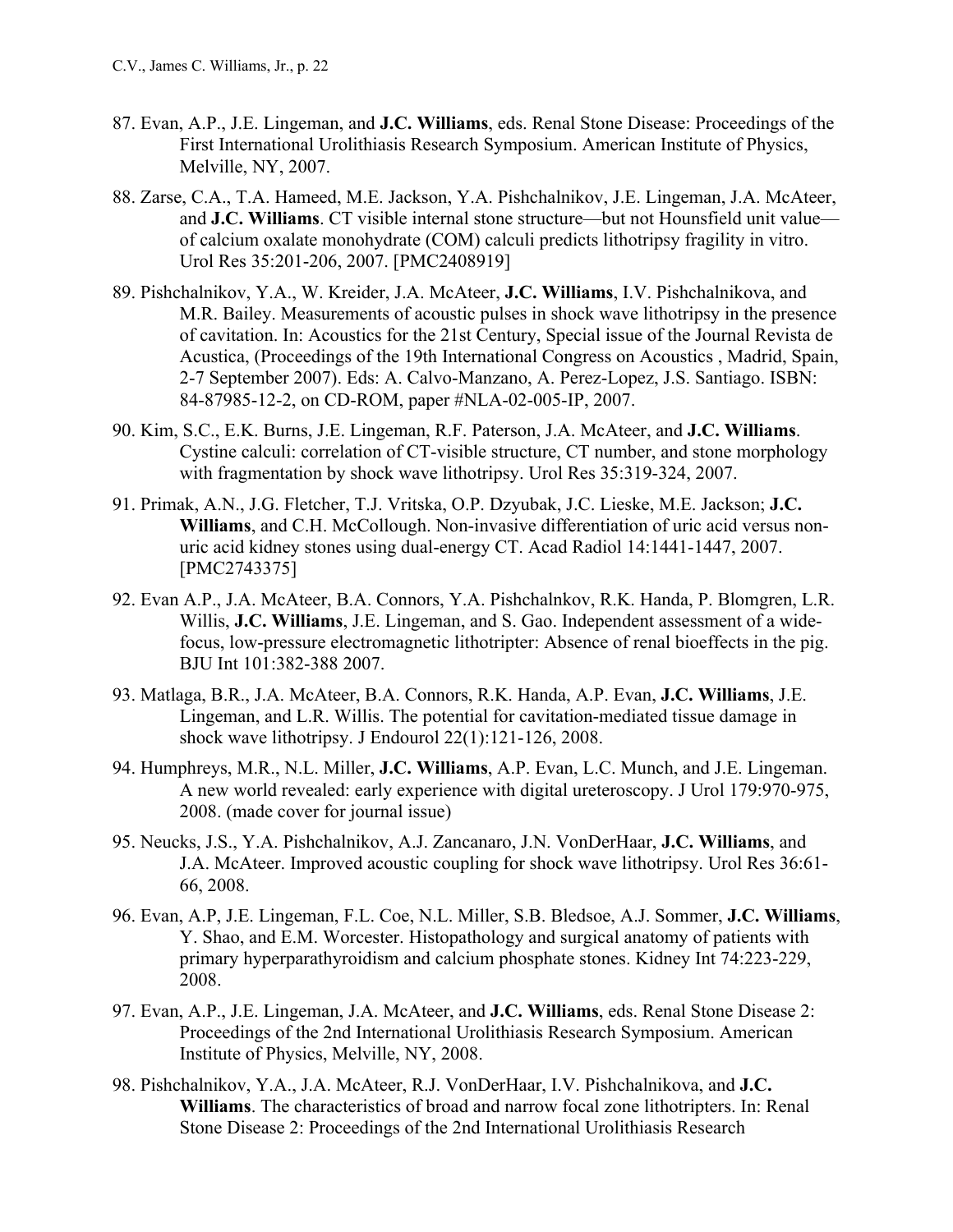Symposium. A.P. Evan, J.E. Lingeman, J.A. McAteer, and **J.C. Williams**, eds. American Institute of Physics, Melville, NY, 2008, pp. 238-242.

- 99. McAteer, J.A., A.P. Evan, B.A. Connors, Y.A. Pishchalnikov, **J.C. Williams**, and J.E. Lingeman. Treatment protocols to reduce injury and improve stone breakage in SWL. In: Renal Stone Disease 2: Proceedings of the 2nd International Urolithiasis Research Symposium. A.P. Evan, J.E. Lingeman, J.A. McAteer, and **J.C. Williams**, eds. American Institute of Physics, Melville, NY, 2008, pp. 243-248.
- 100. Jackson, M.E., C.A. Beuschel, J.A. McAteer, and **J.C. Williams**. Morphology of major stone types, as shown by micro computed tomography (micro CT). In: Renal Stone Disease 2: Proceedings of the 2nd International Urolithiasis Research Symposium. A.P. Evan, J.E. Lingeman, J.A. McAteer, and **J.C. Williams**, eds. American Institute of Physics, Melville, NY, 2008, pp. 333-337.
- 101. Pishchalnikov, Y.A., J.A. McAteer, A.J. Zacanaro, J.S. Neucks, I.V. Pishchalnikova, and **J.C. Williams**. Effect of the test basket on lithotripter shock waves, cavitation field, and stone breakage. In: Renal Stone Disease 2: Proceedings of the 2nd International Urolithiasis Research Symposium. A.P. Evan, J.E. Lingeman, J.A. McAteer, and **J.C. Williams**, eds. American Institute of Physics, Melville, NY, 2008, pp. 342-347.
- 102. Pramanik, R., J.R. Asplin, M.E. Jackson, and **J.C. Williams**. Protein content of human apatite and brushite kidney stones: significant correlation with morphologic measures. Urol Res 36:251–258, 2008. [DK059933, NIHMS217886]
- 103. Pishchalnikov, Y.A., J.A. McAteer, and **J.C. Williams**. Effect of firing rate on the performance of shock wave lithotripters. BJU International 102:1681-1686, 2008. [PMC2588648]
- 104. McAteer, J.A., A.P. Evan, **J.C. Williams**, and J.E. Lingeman. Treatment protocols to reduce renal injury during shock wave lithotripsy. Current Opinion in Urology 19:192– 195, 2009.
- 105. Assimos, D.G., B. Chew, M. Hatch, R. Hautmann, R. Holmes, **J.C. Williams**, and J.S. Wolf. Evaluation of the stone former. In: J. Denstedt and S. Khoury, eds. Stone Disease. Second International Consultation on Stone Disease. Health Publications Editions21, Paris, 2008.
- 106. Pishchalnikov, Y.A., J.A. McAteer, I.V. Pishchalnikova, **J.C. Williams**, M.R. Bailey, and O.A. Sapozhnikov. Bubble proliferation in shock wave lithotripsy occurs during inertial collapse. Proceedings of the 18th International Symposium on Non-linear Acoustics, held in Stockholm, July, 2008. AIP Conf Proc 1022:460-463, 2008.
- 107. Miller, N.L., D.L. Gillen, **J.C. Williams**, A.P. Evan, S.B. Bledsoe, F.L. Coe, E.M. Worcester, B.R. Matlaga, L.C. Munch, and J.E. Lingeman. A formal test of the hypothesis that idiopathic calcium oxalate stones grow on Randall's plaque. BJU International 103:966-971, 2009.
- 108. Tanner, G.A., C. Rippe, Y. Shao, A.P. Evan, and **J.C. Williams**. Glomerular permeability to macromolecules in the Necturus kidney. Am J Physiol Renal 296:F1269-F1278, 2009. [PMID19339627]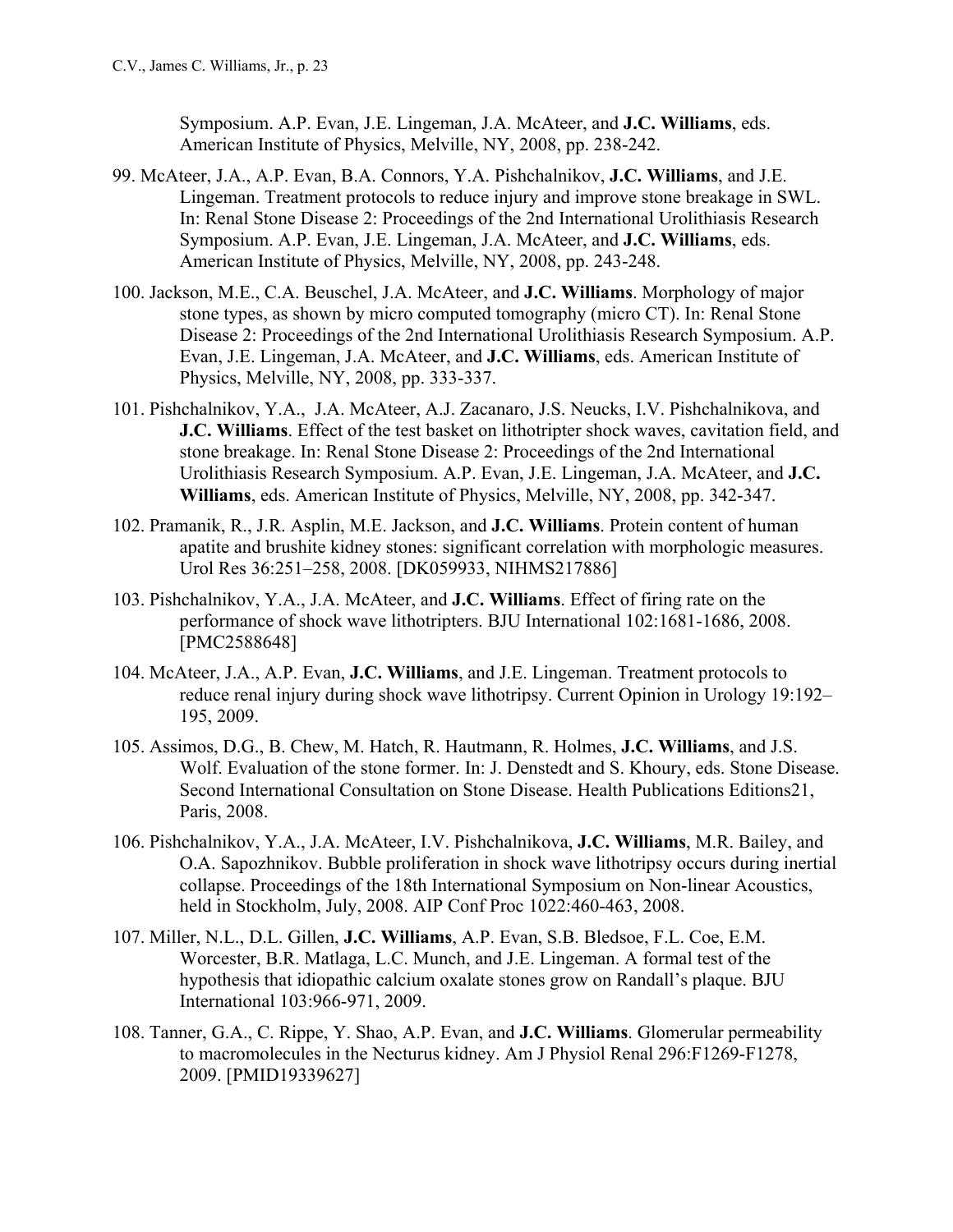- 109. Evan, A.P., J.E. Lingeman, F.L. Coe, S.B. Bledsoe, A.J. Sommer, **J.C. Williams**, A.E. Krambeck, and E.M. Worcester. Intra-tubular deposits, urine and stone composition are divergent in patients with ileostomy. Kidney Int 76:1081-1088, 2009.
- 110. Miller, N.L., **J.C. Williams**, A.P. Evan, S.B. Bledsoe, F.L. Coe, E.M. Worcester, L.C. Munch, S.E. Handa, and J.E. Lingeman. In idiopathic calcium oxalate stone formers, unattached stones show evidence of having originated as attached stones on Randall's plaque. BJU International, 105(2):242-245, 2010. [R01DK59933] [PMC2807918]
- 111. Evan, A.P., J.E. Lingeman, E.M. Worcester, S.B. Bledsoe, A.J. Sommer, **J.C. Williams**, A.E. Krambeck, C.L. Philips, and F.L. Coe. Renal histopathology and crystal deposits in patients with small bowel resection and calcium oxalate stone disease. Kidney International 78:310-317, 2010.
- 112. Krambeck, A.E., N.F. Khan, M.E. Jackson, J.E. Lingeman, J.A. McAteer and J. C. Williams. Inaccurate reporting of mineral composition by commercial stone analysis laboratories: implications for infection and metabolic stones. J Urol 184:1543-1549, 2010. [R01DK59933]
- 113. VonDerHaar, J.N., J.A. McAteer, **J.C. Williams**, and J.E. Lingeman. In vitro evaluation of the Lithoclast Ultra Vario combination lithotrite. Urol Res 38:485-489, 2010.
- 114. Krambeck, A.E., J.E. Lingeman, J.A. McAteer and **J. C. Williams**. Analysis of mixed stones is prone to error: A study with U.S. laboratories using micro CT for verification of sample content. Urol Res 38:469-475, 2010. [R01DK59933] [
- 115. **Williams, J.C.**, J.A. McAteer, A.P. Evan and J.E. Lingeman. Micro-computed tomography for analysis of urinary calculi. Urol Res 38:477-484, 2010. [R01DK59933]
- 116. Mitchell, C., **J. Williams**, J. Lieske, and A. Krambeck. Percutaneous Nephrolithotomy for a 2,8-Dihydroxyadenine Stone in a Horseshoe Kidney. *Videourology* 24(5):2010.0114, 2010.
- 117. **Williams, J.C.** Re: Serum testosterone may be associated with calcium oxalate urolithogenesis. (letter) J Endourol 25(2):351, 2011.
- 118. Qu, M., J.C. Ramirez Giraldo, S. Leng, **J.C. Williams**, T.J. Vrtiska, J.C. Lieske, and C.H. McCollough. Dual-energy dual-source CT with additional spectral filtration can improve the differentiation of non-uric acid renal stones: An ex vivo phantom study. AJR, 196:1279-1287, 2011. [R01DK59933]
- 119. Daudon, M., O. Traxer, **J.C. Williams**, and D. Bazin. Randall's plaques. In: N. Rao, J. Kavanagh, and G.M. Preminger (eds) Urinary Tract Stone Disease, Springer, New York, chapter 7, pp. 103-112, 2011.
- 120. Pishchalnikov, Y.A., **J.C. Williams**, and J.A. McAteer. Bubble proliferation in the cavitation field of a shock wave lithotripter. J Acoust Soc Am 130(2):EL87-EL93, 2011.
- 121. **Williams, J.C.**, A.P. Evan, and J.E. Lingeman. Re: Grases F, Costa-Bauzá A, Gomila I and Conte A: Origin and types of calcium oxalate monohydrate papillary renal calculi. Urology 76: 1339-1345, 2010. (letter) Urology 78(2):477, 2011.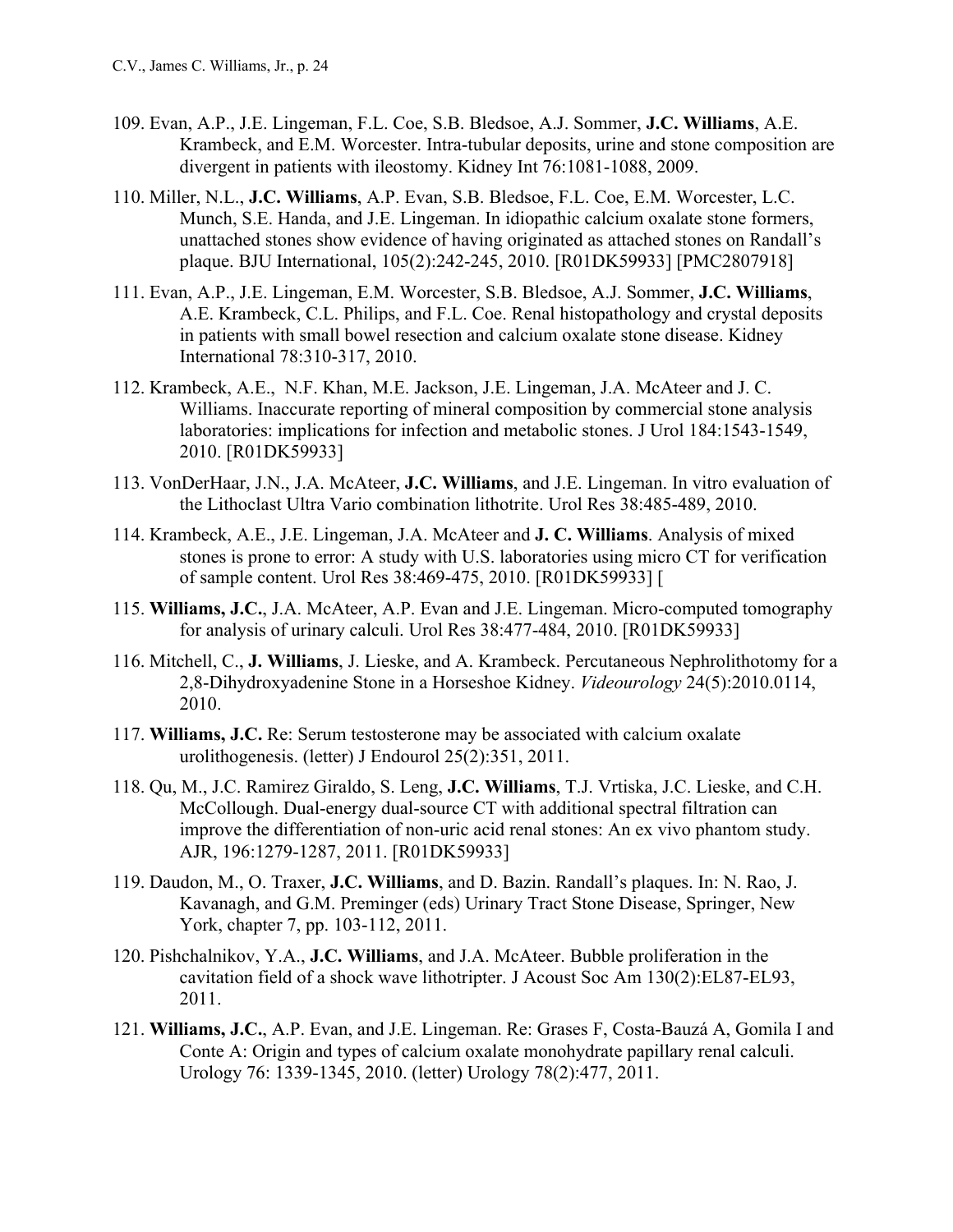- 122. Evan, A.E., R.J. Unwin, and **J.C. Williams**. Renal stone disease: a commentary on the nature and significance of Randall's plaque. Nephron Physiol 119:49-53, 2011. [PMC3701452]
- 123. **Williams, J.C.**, A.J. Sacks, K.M. Englert, R.C. Deal, T.L. Farmer, M.E. Jackson, J.E. Lingeman, and J.A. McAteer. Stability of the infection marker struvite in urinary stone samples. J Endourol 26(6):726-731, 2012. [R01DK59933]
- 124. **Williams, J.C.**, T. Hameed, M.E. Jackson, S. Aftab, A. Gambaro, Y.A. Pishchalnikov, J.E. Lingeman, and J.A. McAteer. Fragility of brushite stones in shock wave lithotripsy: Absence of correlation with CT-visible structure. J Urol 188:996-1001, 2012. [R01DK59933, P01DK043881] [PMC3418465]
- 125. Li, G., **J.C. Williams**, Y.A. Pishchalnikov, Z. Liu, and J.A. McAteer. Size and location of defects at the coupling interface affect lithotripter performance. BJU International 110:E971-877, 2012.
- 126. Viers, B., **J.C. Williams**, J. Lieske, and A. Krambeck. Calcite urolithiasis in patient with acromegaly confirmed by percutaneous removal and infrared spectroscopic analysis. BJUI.org, DOI: 10.1002/BJUIw-2012-057-web, 2012.
- 127. Duan X., M. Qu, J. Wang, J. Trevathan, T. Vrtiska, **J.C. Williams**, A. Krambeck, J. Lieske, and C. McCollough. Differentiation of calcium oxalate monohydrate and calcium oxalate dihydrate stones using quantitative morphological information from microcomputerized and clinical computerized tomography. J Urol 189:2350-2356, 2013.
- 128. **Williams, J.C.**, and J.A. McAteer. Retention and growth of urinary stones—Insights from imaging. J Nephrol 26(1):25-31, 2013. [PMC5812282]
- 129. Pishchalnikov, Y.A., J.A. McAteer, **J.C. Williams**, B.A. Connors, R.K. Handa, J.E. Lingeman, and A.E. Evan. Evaluation of the LithoGold LG-380 lithotripter: In vitro acoustic characterization and assessment of renal injury in the pig model. J Endourol 27(5):631-639, 2013.
- 130. Englert, K.M., J.A. McAteer, J.E. Lingeman, and **J.C. Williams**. High carbonate level of apatite in kidney stones implies infection, but is it predictive? Urolithiasis 41(5):38-394, 2013. [R01DK59933, PMC3778144]
- 131. Linnes, M.P., A.E. Krambeck, L. Cornell, **J.C. Williams**, M. Korinek, E.J. Bergstralh, X. Li, A.D. Rule, C.M. McCollough, T.J. Vrtiska, and J.C. Lieske. Phenotypic characterization of kidney stone formers via endoscopic and histological quantification of intra-renal calcifications. Kidney Int 84:818-825, 2013.
- 132. Ling, C, **J.C. Williams**, A.P. Evan, and A.J. Sommer. A comparison of reflectance and attenuated total internal reflection infrared microspectroscopic imaging techniques for the analysis of kidney stones. Microscopy and Microanalysis 19(S2):240-241, 2013.
- 133. Li, G., J.A. McAteer, **J.C. Williams**, and Z.C. Berwick. Effect of the body wall on lithotripter shock waves. J Endourol 28:446-452, 2014. [PMC3961776]
- 134. Evan, A.P., J.E. Lingeman, E.M. Worcester, A.J. Sommer, C.L. Phillips, **J.C. Williams**, and F.L. Coe. Contrasting histopathology and crystal deposits in kidneys of idiopathic stone formers who produce hydroxyapatite, brushite, or calcium oxalate stones. Anat Rec 297(4):731-748, 2014. [PMC4014063]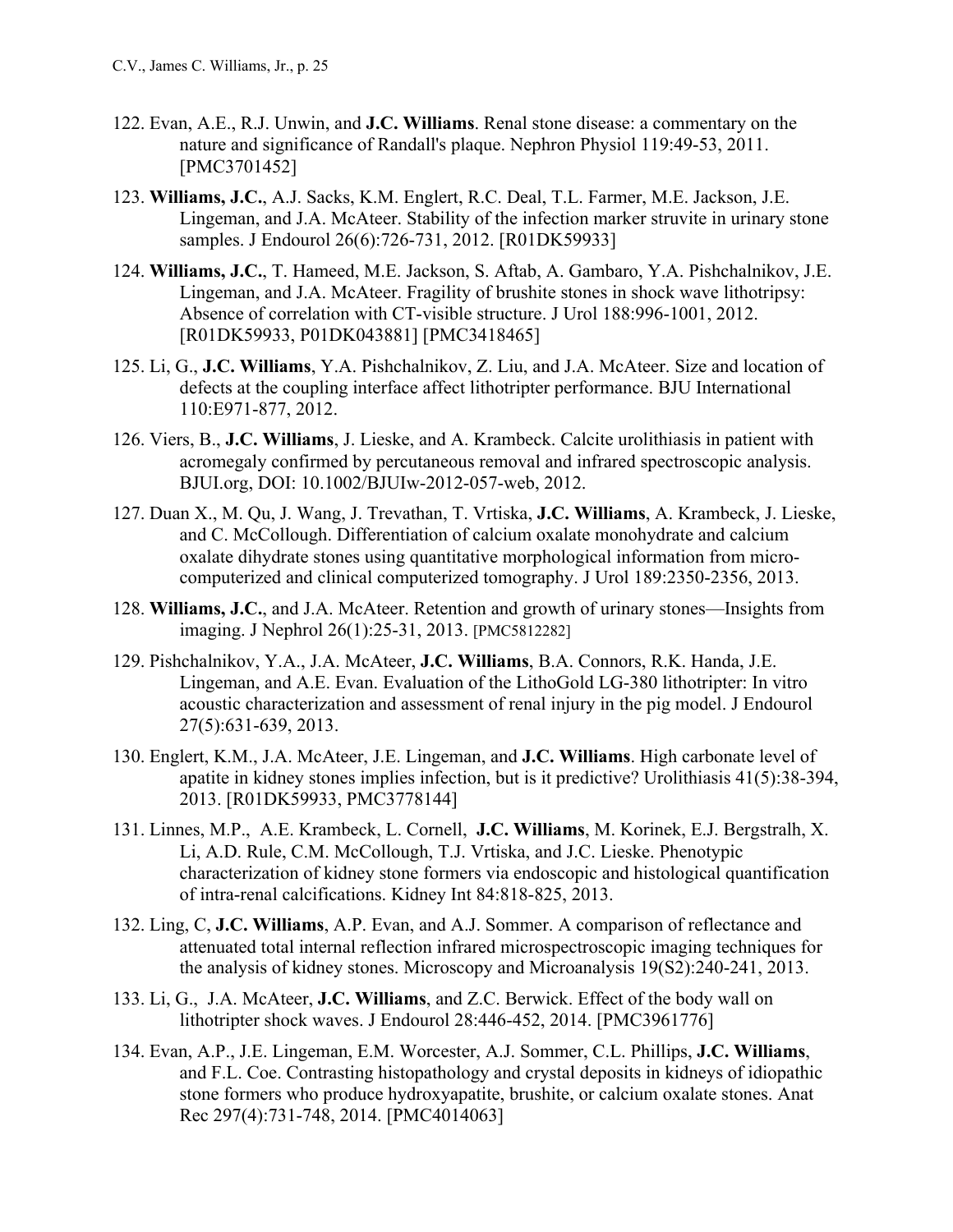- 135. **Williams, J.C.** Invited commentary on 'Fish Oil Supplementation and Urinary Oxalate Excretion in Normal Subjects on a Low Oxalate Diet,' Urology 84(4):781-782, 2014.
- 136. Wang, X., A.E. Krambeck, **J.C. Williams**, X. Tang, A.D. Rule, E. Bergstralh, Z. Haskic, S. Edeh, D.R. Holmes, L.P. Hernandez, and J.C. Lieske. Distinguishing characteristics of idiopathic calcium oxalate kidney stone formers with low amounts of Randall's plaque. CJASN, 9(10):1757-1763, 2014.
- 137. Lieske, J.C., A. Rule, A.E. Krambeck, **J.C. Williams**, E. Bergstalh, R. Mehta, and T. Moyer. Stone composition as a function of age and sex. Clin J Am Soc Nephrol 9:2141- 2146, 2014.
- 138. **Williams, J.C.**, J.E. Lingeman, F. Coe, E. Worcester, and A.P. Evan. Micro-CT imaging of Randall's plaques. Urolithiasis 43(suppl 1):13-17, 2015. [PMC4285664; NIHMS619482]
- 139. Evan, A.P., E.M. Worcester, F.L. Coe, **J.C. Williams**, and J.E. Lingeman. Mechanisms of human kidney stone formation. Urolithiasis 43(suppl 1):19-32, 2015. [PMC4285570]
- 140. Bhojani, N., J.A. Mandeville, T.A. Hameed, T.M. Soergel, J.A. McAteer, **J.C. Williams**, A.E. Krambeck, and J.E. Lingeman. Lithotripter outcomes in a community practice setting: Comparison of the Lithogold LG-380 and Storz Modulith SLX. J Urol 193:875- 879, 2015. [PMC4412606]
- 141. Borofsky, M.S., J.E. Paonessa, A.P. Evan, **J.C. Williams**, F.L. Coe, E.M. Worcester, and J.E. Lingeman. Introduction of a renal papillary grading system for patients with nephrolithiasis. (video) J Endourol, Pt B: Videourology, 2015. doi: 10.1089/vid.2015.0023
- 142. Evan, A.P., E.M. Worcester, **J.C. Williams**, A.J. Sommer, J.E. Lingeman, C. Phillips, and F.L. Coe. Biopsy proven medullary sponge kidney: Clinical findings, histopathology, and role of osteogenesis in stone and plaque formation. Anat Rec 298(5):865-77, 2015. [PMC4405475]
- 143. Ribeiro, T.R., F.W.G. Costa, E.C.S. Soares, **J.C. Williams**, and C.S.R. Fonteles. Enamel and dentin mineralization in familial hypophosphatemic rickets: A micro-computed tomography study. Dentomaxillofacial Radiol 44(5):20140347, 2015. [PMC4628496]
- 144. **Williams, J.C.** Re: Stone size limits the use of Hounsfield units for prediction of calcium oxalate stone composition. (letter) Urology 85(4):965, 2015.
- 145. Ibrahim, E.-S.H., J.G. Cernigliaro, R.A. Pooley, **J.C. Williams**, and W. Haley. Motion artifacts in kidney stone imaging using single-source and dual-source dual-energy CT scanners. A phantom study. Abdominal Imaging 40(8):3161-3167, 2015.
- 146. **Williams, J.C.** Invited commentary on ' High prevalence of opaline silica in urinary stones from Burkina Faso,' Urology 86:1095-1096, 2015.
- 147. Borofsky, M.R., J.E. Paonessa, A.P. Evan, **J.C. Williams**, F.L. Coe, E.M. Worcester, and J.E. Lingeman. A proposed grading system to standardize the description of renal papillary appearance at the time of endoscopy in patients with nephrolithiasis. J Endourol 30:122-127, 2016. [PMC4744462]
- 148. Ibrahim, E.-S.H., J.G. Cernigliaro, R.A. Pooley, M.D. Bridges, J.G. Giesbrandt, **J.C. Williams**, and W. E. Haley. Detection of different kidney stone types: an ex vivo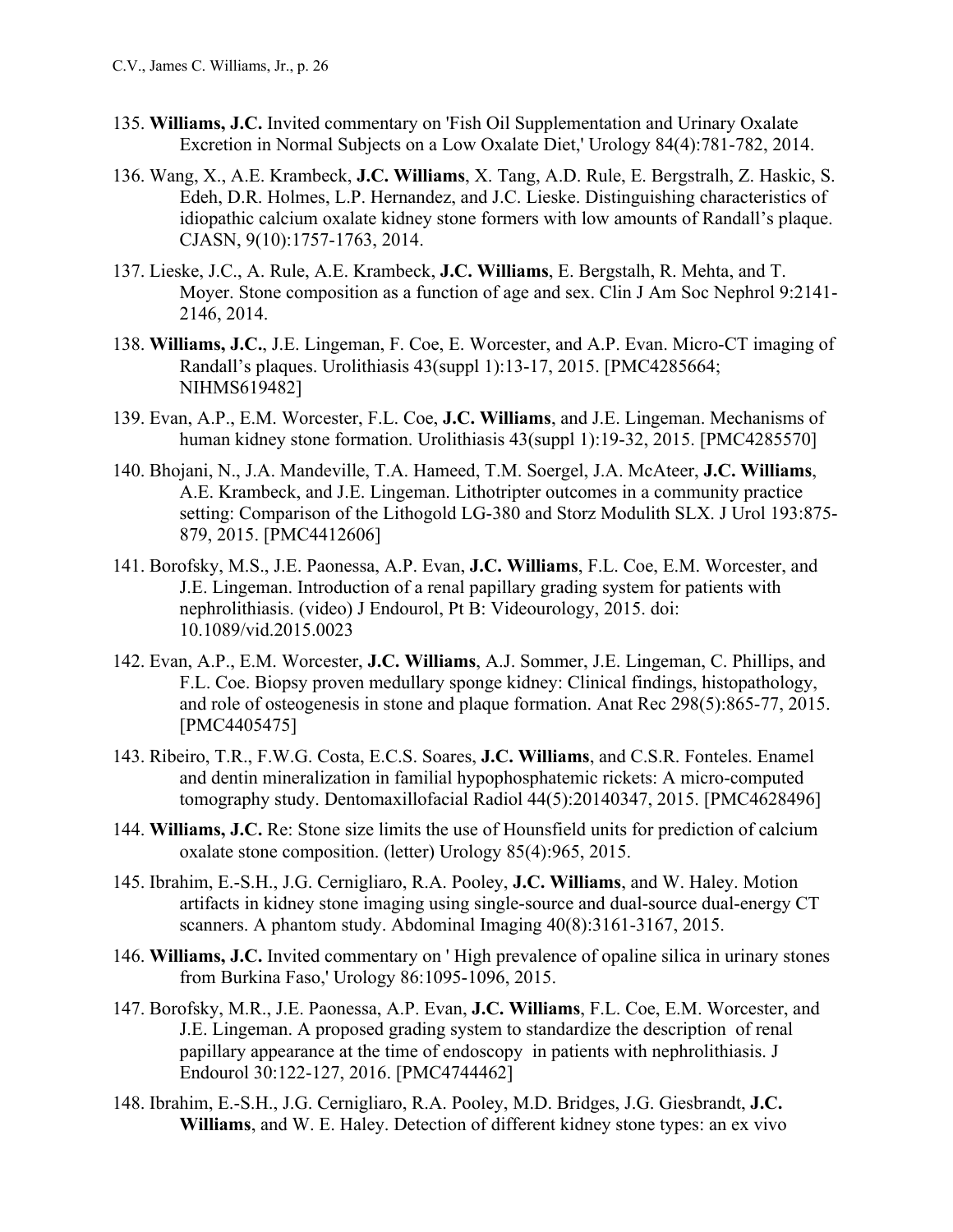comparison of ultrashort echo time MRI to reference standard CT. Clin Imaging 40(1): 90-95, 2016.

- 149. Witzmann, F.A., A.P. Evan, F.L. Coe, E.M. Worcester, J.E. Lingeman, and **J.C. Williams**. Label-free quantitative proteomic analysis of human kidney stone matrix composition. Proteome Science 14:4, 2016. [PMC4769560]
- 150. Harrogate, S.R., L.M.S. Yick, **J.C. Williams**, R.O. Cleveland, and B.W. Turney. Quantification of the range of motion of kidney and ureteric stones during shockwave lithotripsy in conscious patients. *J Endourol* 30:406-410, 2016. [PMC4840995]
- 151. Paonessa, J.E., E. Gnessin, N. Bhojani, **J.C. Williams**, and J.E. Lingeman. Preoperative bladder urine culture as a predictor of intraoperative stone culture results: Clinical implications and relationship to stone composition. *J Urol* 196:769-774, 2016.
- 152. Ferrero, A., J.M. Cardona, L. Vaughn, A. Huang, I. McKeag, F. Enders, **J.C. Williams**, and C.H. McCollough. Quantitative prediction of stone fragility from routine dual energy CT: Ex vivo proof of feasibility. *Academic Radiology* 23:1545-1552, 2016. [PMC5111401]
- 153. Leng S., A. Huang, J.M. Cardona, X. Duan, **J.C. Williams**, and C.H. McCollough. Dualenergy CT for quantification of urinary stone composition in mixed stones: A phantom study. *Radiology* 207:321-329, 2016.
- 154. Borofsky, M.S., C.A. Dauw, **J.C. Williams**, A.E. Evan, and J.E. Lingeman. Integration and utilization of modern technologies in nephrolithiasis research. *Nature Reviews Urology* 13:549-557, 2016. [PMC5880530]
- 155. Gambaro, G., E. Croppi, F. Coe, J. Lingeman, O. Moe, E. Worcester, N. Buchholz, D. Bushinsky, G.C. Curhan, P.M. Ferraro, D. Fuster, D. S. Goldfarb, I.P. Heilberg, B. Hess, J. Lieske, M. Marangella, D. Milliner, G.M. Preminger, J.M. Reis Santos, K.Sakhaee, K. Sarica, R.Siener, P. Strazzullo, and **J.C. Williams**. Metabolic diagnosis and medical prevention of calcium nephrolithiasis and its systemic manifestations: a consensus statement. *J Nephrol* 29: 715-734, 2016.
- 156. Lingeman, J.E., A.E. Krambeck, T.M. El-Achkar, A.P. Evan, **J.C. Williams**, J.C. Lieske, E.M. Worcester, and F.L. Coe. (2017). Re: The Origins of Urinary Stone Disease: Upstream mineral formations initiate downstream Randall's plaque. *BJU Int*, online, http://www.bjuinternational.com/letters/re-the-origins-of-urinary-stone-diseaseupstream-mineral-formations-initiate-downstream-randalls-plaque/, 2017 (letter).
- 157. **Williams, J.C.**, E. Worcester, and J.E. Lingeman. What can the microstructure of stones tell us? *Urolithiasis* 45:19-25, 2017. [PMC5253090]
- 158. Gilad, R., **J.C. Williams**, K.D. Usman, R. Holland, S. Golan, T. Ruth, and D. Lifshitz. Interpreting the results of chemical stone analysis in the era of modern stone analysis techniques. *J Nephrol* 30:135-140, 2017. [PMC5668903]
- 159. Kleinguetl, C., **J.C. Williams**, S.A. Ibrahim, M. Daudon, E.T. Bird, and M.M. El Tayeb. Calcium tartrate tetrahydrate, case report of a novel human kidney stone. *Journal of Endourology Case Reports* 3(1):192-195, 2017.
- 160. **Williams, J.C.**, M.S. Borofsky, S.B. Bledsoe, A.P. Evan, F.L. Coe, E.M. Worcester, and J.E. Lingeman. Papillary ductal plugging is a mechanism for early stone retention in brushite stone disease. *J Urol* 199:186-192, 2018. [PMC5871923]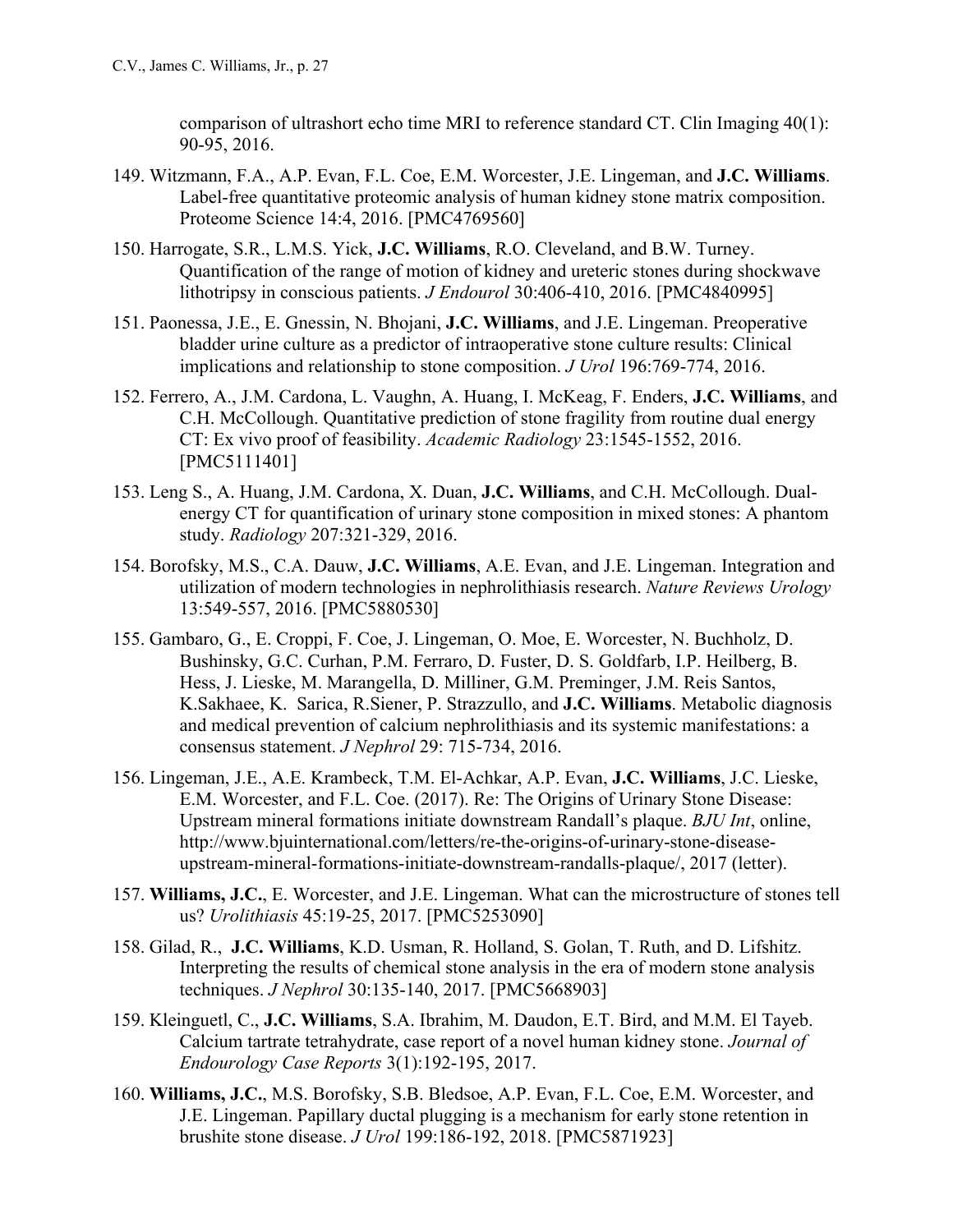- 161. Simon, J., O. Sapozhnikov, W. Kreider, M. Breshock, **J.C. Williams**, and M. Bailey. The role of trapped bubbles in kidney stone detection with the color Doppler ultrasound twinkling artifact. *Physics in Medicine and Biology* 63(2):025011, 2018.
- 162. Paonessa, J.E., **J.C. Williams**, and J.E. Lingeman. Addition of sodium bicarbonate to irrigation solution may assist in dissolution of uric acid fragments during ureteroscopy. *J Endourol* 32(4):305-308, 2018.
- 163. Bhojani, N., J.E. Paonessa, M.M. El Tayeb, **J.C. Williams**, T.A. Hameed, and J.E. Lingeman. Sensitivity of non-contrast computed tomography for small renal calculi with endoscopy as the gold standard. Urology 117:36-40, 2018.
- 164. Sivaguru, M., J.J. Saw, **J.C. Williams**, J.C. Lieske, A.E. Krambeck, M.F. Romero, N. Chia, D.E. Wildman, G.A. Fried, A.L. Schwaderer, C.J. Werth, R.J. Reeder, P.Yau, R.A. Sanford, W.J. Bruce, and B.W. Fouke. Geobiology reveals how human kidney stones dissolve in vivo. *Scientific Reports* 8:13731, 2018. [PMC6137216]
- 165. **Williams, J.C.**, M.R. Bailey, and R.O. Cleveland. Tailoring acoustics and devices for gene therapy: Comment on 'Shock-wave induced permeabilization of mammalian cells' by Lopez-Marin et al. *Phys Life Rev* 26:47-48, 2018.
- 166. Daudon, M., P. Jungers; D. Bazin, and **J.C. Williams**. Recurrence rates of urinary calculi according to stone composition and morphology. *Urolithiasis* 46(5):459-470, 2018.
- 167. Daudon, M., and **J.C. Williams**. Characteristics of Human Kidney Stones. In: *Kidney Stones: A Multidisciplinary Approach to Diagnosis and Treatment*. F.L. Coe, E.M. Worcester, A.P. Evan, and J.E. Lingeman, eds. Jaypee Medical Publishers, Philadelphia, PA, 2018.
- 168. Hunter, C., A.D. Maxwell, B. Cunitz, B. Dunmire, M.D. Sorensen, **J.C. Williams**, A. Randad, M. Bailey, and W. Kreider. Impact of stone type on cavitation in burst wave lithotripsy. *Proceeding of Meetings on Acoustics* 35:020005, 2018.
- 169. Wang, Y.-N., W. Kreider, C. Hunter, B.W. Cunitz, J. Thiel, F. Starr, J.C. Dai, Y. Nazari, D. Lee, **J.C. Williams**, M.R. Bailey, and A.D. Maxwell. An in vivo demonstration of efficacy and acute safety of burst wave lithotripsy using a porcine model. *Proceeding of Meetings on Acoustics* 35:020009, 2018.
- 170. Kleinguetl, C., **J.C. Williams**, J.C. Lieske, M. Daudon, M. Rivera, P.J. Jannetto, J. Bornhorst, D. Rokke, E.T. Bird, J.E. Lingeman, and M.M. El Tayeb. Uncovering a novel stone in 27 patients: Calcium tartrate tetrahydrate. *Urology* 126:49-53, 2019.
- 171. Borofsky, M.S., **J.C. Williams**, C.A. Dauw, A. Cohen, A.P. Evan, F.L. Coe, E. Worcester, and J.E. Lingeman. Association between Randall's plaque stone anchors and renal papillary pits. *J Endourol* 33:337-342, 2019.
- 172. Pless, M.S., **J.C. Williams**, K.H. Andreassen, H.U. Jung, S.S. Osther, D.R. Christensen, and P.J.S. Osther. Endoscopic observations as a tool to define underlying pathology in kidney stone formers. *World J Urol* 37(10):2207-2215, 2019.
- 173. Cavalcante, D., M.G. Castro, A.R. Quidute, M. Martins, A. Cid, P. Silva, **J.C. Williams**, F. Neves, T. Ribeiro, and F. Costa. Evaluation of bone texture imaging parameters on panoramic radiographs of patients with Sheehan's syndrome: A STROBE-compliant case-control study. *Osteoporosis International*, 30:2257-2269, 2019.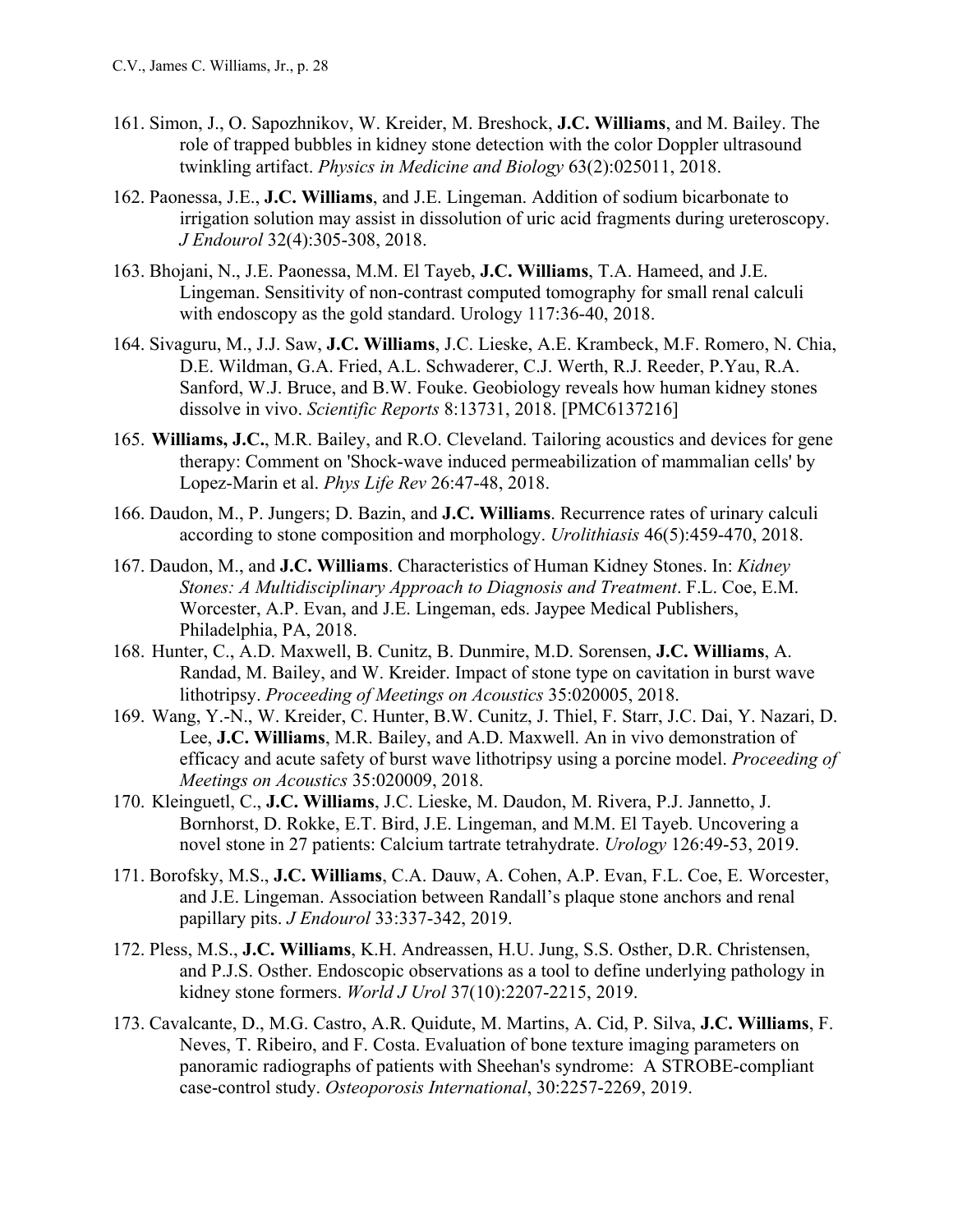- 174. Maxwell, A.D., C. Hunter, T.T. Chen, Y.-N. Wang, E. Lynch, B. Dunmire, M.R. Bailey, **J.C. Williams** and W. Kreider. Models mimicking characteristics of the urinary system and stones relevant to lithotripsy. *J Acoustical Soc Amer* 146: 3069-3069, 2019.
- 175. Maxwell, A.D., Y.-N. Wang, W. Kreider, B.W. Cunitz, F. Starr, D. Lee, Y. Nazari, **J.C. Williams**, M.R. Bailey, and M.D. Sorensen. Evaluation of renal stone comminution and injury by burst wave lithotripsy in a pig model. *J Endourol* 33:787-792, 2019.
- 176. Large, T., C. Nottingham, C. Stoughton, **J.C. Williams**, and A. Krambeck. Comparative study of holmium laser enucleation of the prostate with MOSES enabled pulsed laser modulation. *Urology* 136:196-201, 2019.
- 177. Borofsky, M.S., R.K. Handa, A.P. Evan, **J.C. Williams**, S. Bledsoe, F.L. Coe, E.M. Worcester, and J.E. Lingeman. In vivo renal tubule pH in stone-forming human kidneys. *J Endourol* 34:203-208, 2019.
- 178. Evan, A.P., F.L. Coe, E.M. Worcester, **J.C. Williams**, J. Heiman, S. Bledsoe, A. Sommer, C.L. Philips, and J.E. Lingeman. Discrepancy between stone and tissue mineral type in patients with idiopathic uric acid stones. *J Endourol* 34:385-393, 2020. (corresponding author)
- 179. Makki, M.S., S. Winfree, J.E. Lingeman, F. Witzmann, E.M. Worcester, A. Krambeck, F. Coe, A.P. Evan, S. Bledsoe, K. Bergsland, S. Kochare, D. Barwinska, **J.C. Williams**, and T.M. El-Achkar. A precision medicine approach uncovers a unique signature of neutrophils in patients with brushite kidney stones. *Kidney International Reports* 5(5):663-677, 2020.

### In press:

- 1. Ramesh, S., T.T. Chen, A.D. Maxwell, B.W. Cunitz, B. Dunmire, J. Thiel, **J.C. Williams**, A. Gardner, Z. Liu, I. Metzler, J.D. Harper, M.D. Sorensen, and M.R. Bailey. In vitro evaluation of urinary stone comminution with a clinical burst wave lithotripsy (BWL) system. *J Endourol*, in press, 2020.
- 2. Tim Large, **J.C. Williams**, J.R. Asplin, and A. Krambeck. Using low-calorie orange juice as a dietary alternative to alkali therapy. *J Endourol*, in press, 2020.
- 3. Axelsson, T.A., C. Cracco, M. Desai, M.N. Hasan, T. Knoll, E. Montanari, D. Pérez-Fentes, M. Straub, **J.C. Williams**, M. Brehmer, and P.J.S. Osther. Consultation on Kidney Stones, Copenhagen 2019: Lithotripsy in percutaneous nephrolithotomy. *World J Urol*, in press, 2020.
- 4. **Williams, J.C.**, G. Gambaro, A. Rodgers, J. Asplin, O. Bonny, A. Costa-Bauzá, P.M. Ferraro, G.B. Fogazzi, D. Fuster, D.S. Goldfarb, F. Grases, I.P. Heilberg, D. Kok, E. Letavernier, G. Lippi, M. Marangella, A. Nouvenne, M. Petrarulo, R. Siener, H.-G. Tiselius, O. Traxer, A. Trinchieri, E. Croppi, and W.G. Robertson. Urine and Stone Analysis for the Investigation of the Renal Stone Former: A Consensus Conference. *Urolithiasis*, in press, 2020.
- 5. Harper, J.D., I. Metzler, M.K. Hall, T.T. Chen, A.D. Maxwell, B.W. Cunitz, B. Dunmire, J, Thiel, **J.C. Williams**, M.R. Bailey, and M.D. Sorensen. First in-human burst wave lithotripsy (BWL) for kidney stone comminution: Initial 2 case studies. *J Endourol* in press, 2020.